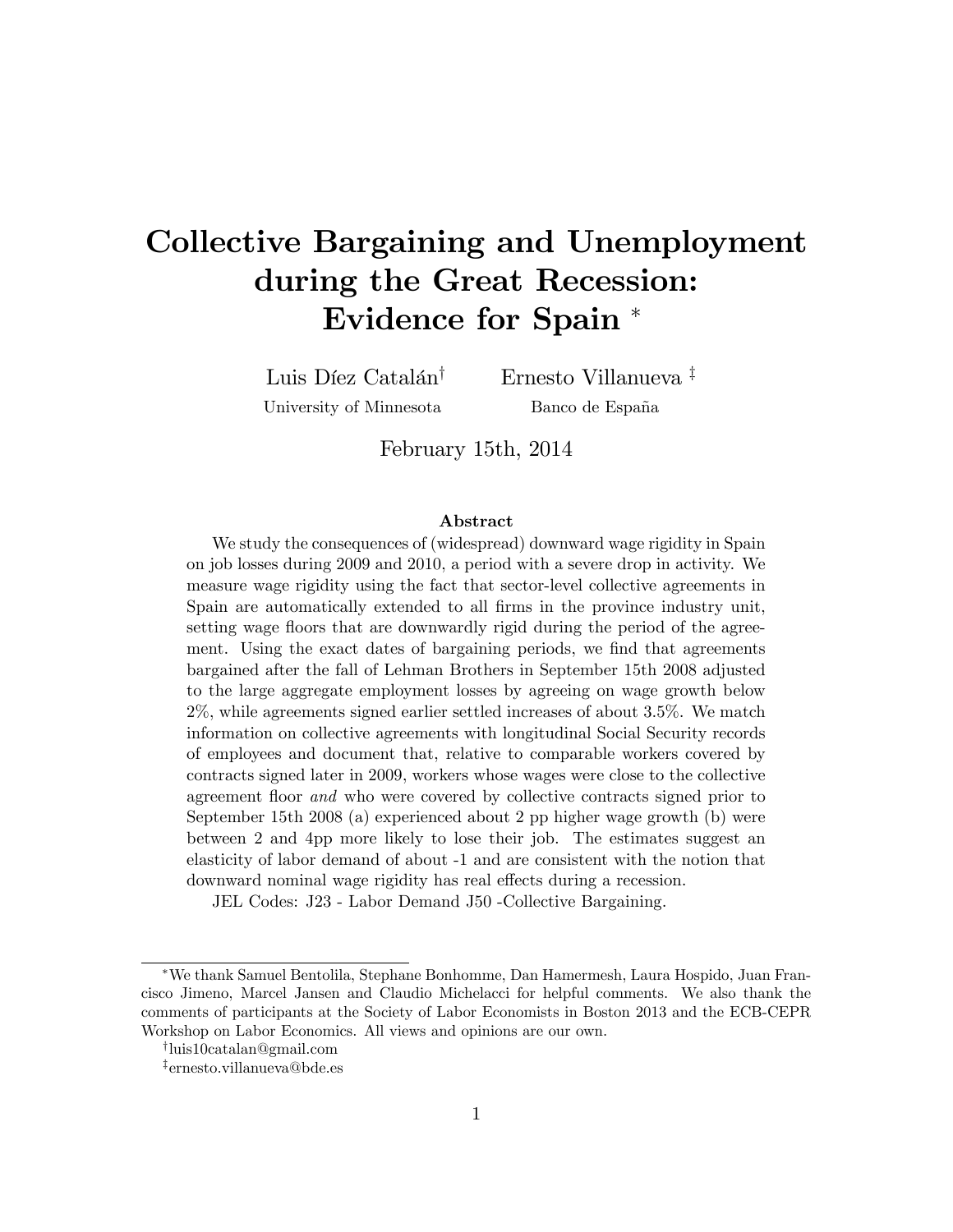# 1 Introduction

A large macroeconomic literature has long emphasized that downward nominal wage rigidity amplifies the impact of negative aggregate shocks by preventing the wage adjustments that could prevent employment losses. In particular, there are two main forms of downward wage rigidity stressed in the literature. The first is based on the low incidence of nominal wage cuts using individual level data –see Altonji and Devereux (2000), Dickens et al (2006) or Bewley (1999). The second form of wage rigidity is due to the fact that collective contracts signed under different macroeconomic conditions coexist in the labor market, generating wage dispersion that amplifies aggregate shocks -see Card (1990) and Olivei and Tenreyro (2007, 2010). We use matched data on collective agreements and Social Security records to test whether contract staggering around the large macroeconomic shock that followed the fall of Lehman Brothers generated employment losses in Spain during the 2009-2010 period.<sup>1</sup>

The impact of a nominal macroeconomic shock on employment and activity depends on how quickly wages adjust. Flexible wages will immediately incorporate the shock thus the level of employment unchanged. However, if nominal wages are rigid, a shock will change the real wage (through the level of prices) altering the level of employment in the economy. In this context, Card (1990) shows that ináation does affect employment levels through imperfect wage adjustment. In particular, he exploits differences in the timing of wage settlements in the presence of inflation to identify the impact of wage rigidity in the data. Olivei and Tenreyro (2007, 2010) illustrates the relevance of wage rigidity on employment áuctuations using macro data. They show that nominal shocks in the US have a lower real effects in January, when wages in collective agreements are typically bargained, than in other periods.

Our study is built on insights from that macro literature and on the nature of collective bargaining in Spain. Collective agreements at the industry-province level in Spain are automatically extended to all firms in the province-industry cell, regardless of the degree of unionization. Automatic extension of province-industry agreement

<sup>&</sup>lt;sup>1</sup>The 2009q4 the employment level in Spain was  $11\%$  lower than the 2007 peak, according to the Spanish Employment Survey. During the same period, the US economy lost 6% of the existing jobs in 2007.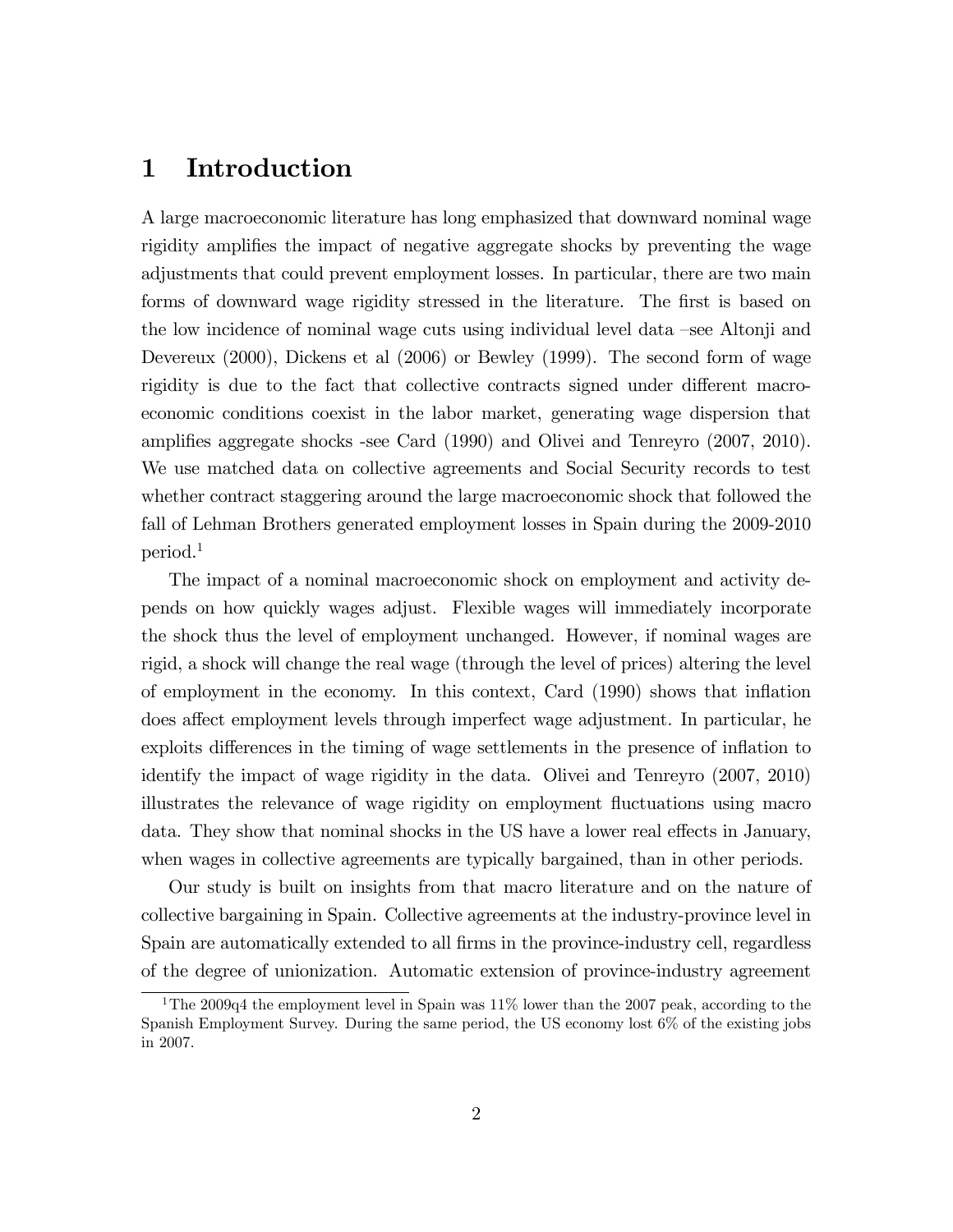effectively means that working conditions and, in particular, wage floors are compulsory for all employers typically for periods longer than one year. Furthermore, the high degree of decentralization implies that at every moment in time, different bargaining units vary widely in their ability to adjust wages to an negative aggregate shock -in particular, the one we use is the drop in activity that followed the fall of Lehman Brothers in September 15th. In sum, the structure of collective bargaining in Spain means that at a time of heavy employment drops, wages in already settled contracts were unable to adjust downward, possibly leading firms to lay-off workers. At the same time, contracts that were bargained at the time of the beginning of the crisis have the possibility of mitigating nominal wage growth, possibly softening unit labor costs and employment drops. In sum, automatic extension and the inability of Örms to opt out implies substantial cross-sectional variation in the degree of (contract-induced) wage rigidity at the time of the shock. Such variation provides an unique opportunity to estimate the role of downward wage rigidity on employment destruction during a period of aggregate demand drops.

We use a very rich dataset with detailed information about all the collective agreements signed in Spain. That dataset contains information about the agreed wage increase and on the date of signature, giving us the opportunity to know at each point in time what information the bargaining parties could possibly incorporate into the agreements. We then match that Census of Collective Contracts with Social Security records to analyze the effects on employment of downward wage rigidity caused by automatic extension of collective contracts.

We first document that wages settled for 2009 in agreements signed after the fall of Lehman Brothers displayed substantially lower wage growth than wage settlements for the same period signed between 5 and 1 quarters before September 15th 2008. That is, there is substantial cross-sectional variation in wage growth in 2009 that depended only on the date of signature of the contract. We then estimate models of the probability of job loss between 2009 and 2010 as a function of how close wages were to the collective agreement floors in 2008, the date of signature of the contract and province  $x$  3-digit industry fixed effects. We find that, relative to comparable workers covered by contracts signed later in 2009, workers whose wage were close to the collective agreement floor *and* covered by collective contracts signed prior to September 15th 2008 (a) experienced about 2 pp higher wage growth (b) were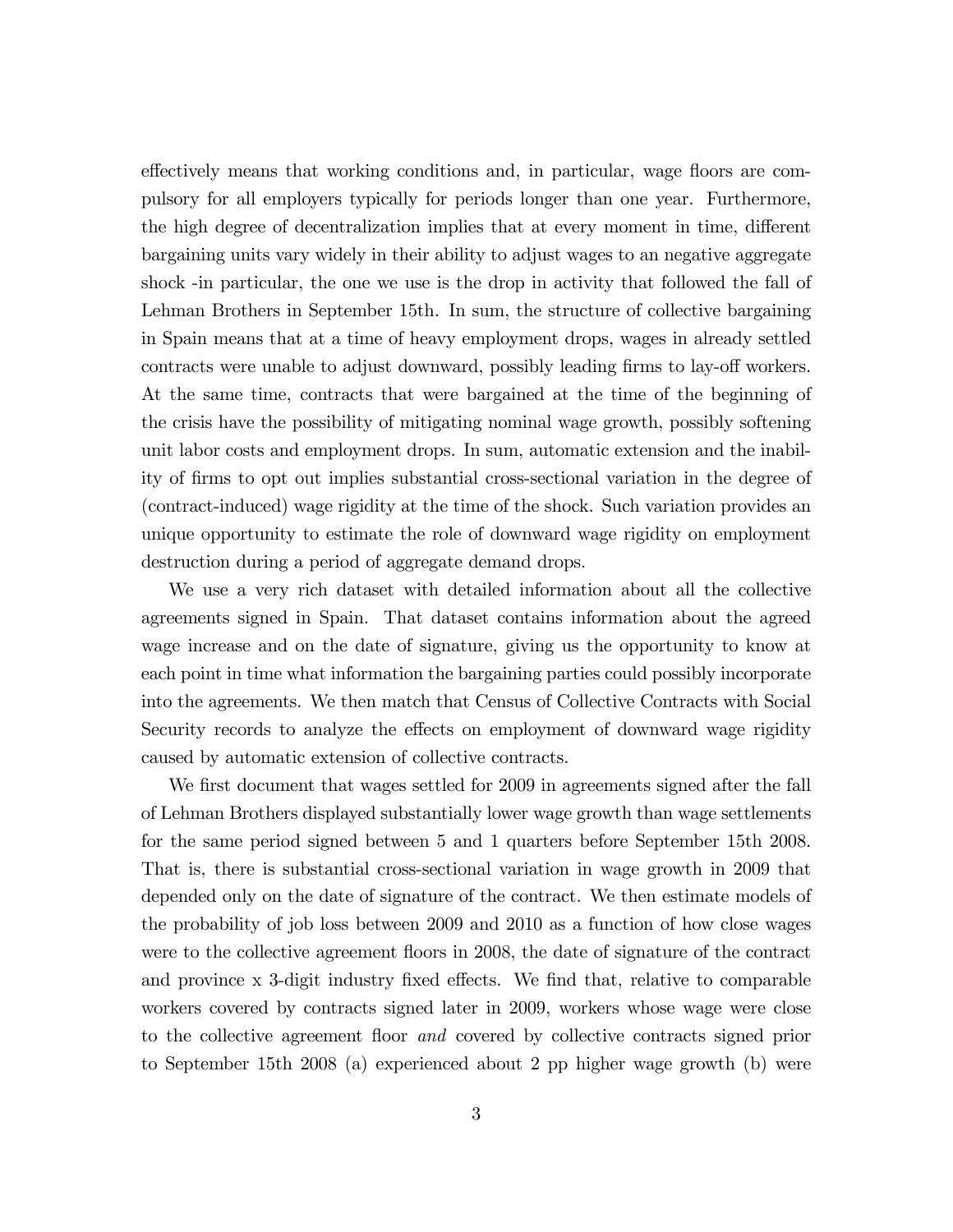between 2 and 4pp more likely to lose their job. Importantly, we find no differential wage or employment responses by signature date among workers who are not bound by the agreement  $-i.e.$  workers whose wages are distant from the collective agreement floor. Those results suggest that wage rigidity created by the automatic extension of provincial agreements and multi-period bargaining had a substantial effect on the employment destruction during the 2008-2009 recession in Spain. The results are robust to the inclusion of workers covariates and still hold when we control for firm - skill specific fixed effects.

Our results contribute to two literatures. Firstly, while the effect of collective bargaining on wages, and other important variables such as productivity, profits or the number of hours worked is well documented studies on the impact on employment are less numerous (see the summary in Cahuc and Zylberberg, 2004). For example, Boal and Pencavel (1994) in a framework different from that in our study, document that while unionized workers receive a wage premium, there is not an impact of unions on employment level. Another literature has used legal reforms to union power, arguably exogenous, to study the impact of unionization on transitions to and from unemployment. Blanchflower and Freeman (1994) document that the fall in the bargaining power of unions after the reforms introduced by Thatcher in the UK did not lead to a drop in unemployment or the probability of exiting from unemployment. Rather than studying long-run impacts of collective bargaining, our study focuses on the role of wage setting in collective in generating employment losses following a shock

Yet another literature has estimated the degree of wage rigidity in different sectors of the economy, and then related the estimated degree of rigidity to unemployment levels –see Barwell and Schweitzer  $(2007)$  for the UK or de Vicienti et al  $(2007)$  for Italy. Our method has the advantage of not requiring an inference about downward rigidity from longitudinal wage data -a daunting task in the presence of measurement error- as wage rigidity is built in the collective bargaining framework. Hence, we can focus on studying propagation mechanisms. Furthermore, we can study wage rigidity within-industry and within-province, rather than *across* industries or regions -always subject to the criticism that sectors or regions vary along other relevant dimensions that also affect employment levels

The rest of the paper is organized as follows. Section 2 describes the institutional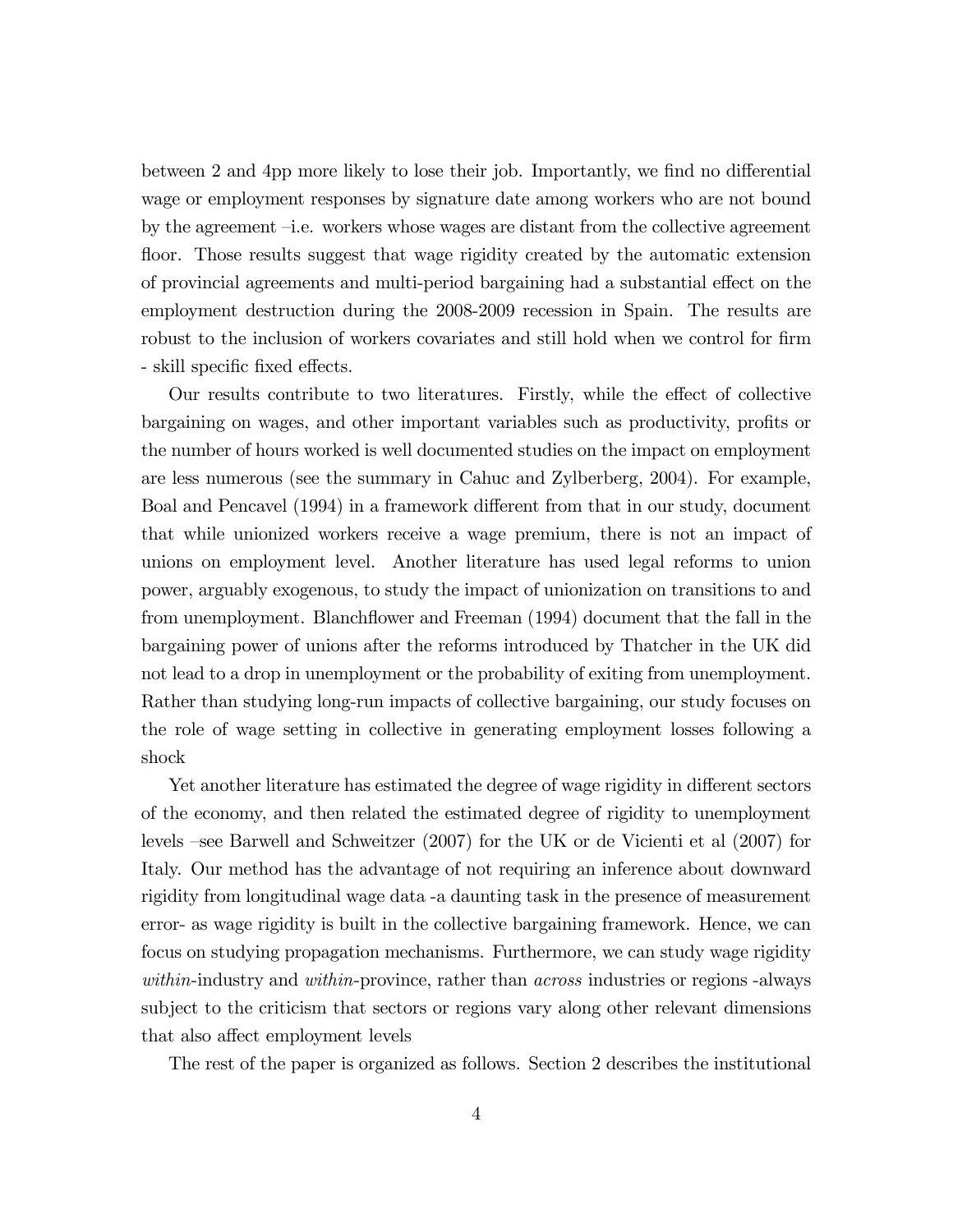background. Section 3 presents some background for modelling. Section 4 discusses the data and Section 5 presents the results.

# 2 Institutional Background

The Spanish labor market is believed to be very rigid in comparison to international standards and one possible source of rigidity is the extent and characteristics of collective bargaining (Bentolila and Dolado, 1994, Bentolila, Izquierdo and Jimeno, 2012). Collective agreements are negotiated between the representatives of employers and workers that can show "sufficient representativeness" in the sector. The agreements reached in the process are public and legally binding for all workers within the scope of the agreement -independently of whether workers are union members or not. Thus, despite a relatively low rate of union membership (15% or less), the coverage of collective bargaining in Spain is very high (80%, according to the Ministry of Labor).

Collective contracts in Spain take place at multiple levels. There are basically two main types: firm level and sectorial agreements. The former include the ones which only affect the workers in a particular firm. The others are bargained at a given geographical or industry level (either national, regional or provincial) and affect all the workers in the given unit which are not covered by a firm agreement (Card and De la Rica, 2006). That is, these are automatically extended to firms in the scope of the agreement regardless of the degree of unionization of the particular firm. The majority of workers are covered by sectorial agreements, particularly, under provincial ones. That level of bargaining represents an intermediate degree of centralization between national - and Örm - level agreements (Izquierdo, Moral and Urtasun, 2003). The analysis below focuses on provincial agreements for several reasons. Firstly, more than 50% of the workers covered by collective bargaining are covered by a provincial agreement. Secondly, it is typically argued in theoretical models that the intermediate level of bargaining is suboptimal: national level agreements internalize the impact of wage growth, while firm level agreements are most responsive to particular conditions of the worker and firm (see Calmforms and Driffill, 1988 or Jimeno and Thomas, 2012). In addition, the last two labor reforms in Spain have tried to weaken the automatic extension of provincial agreements.

Therefore, unless a worker is covered by a (more generous) firm-specific agreement,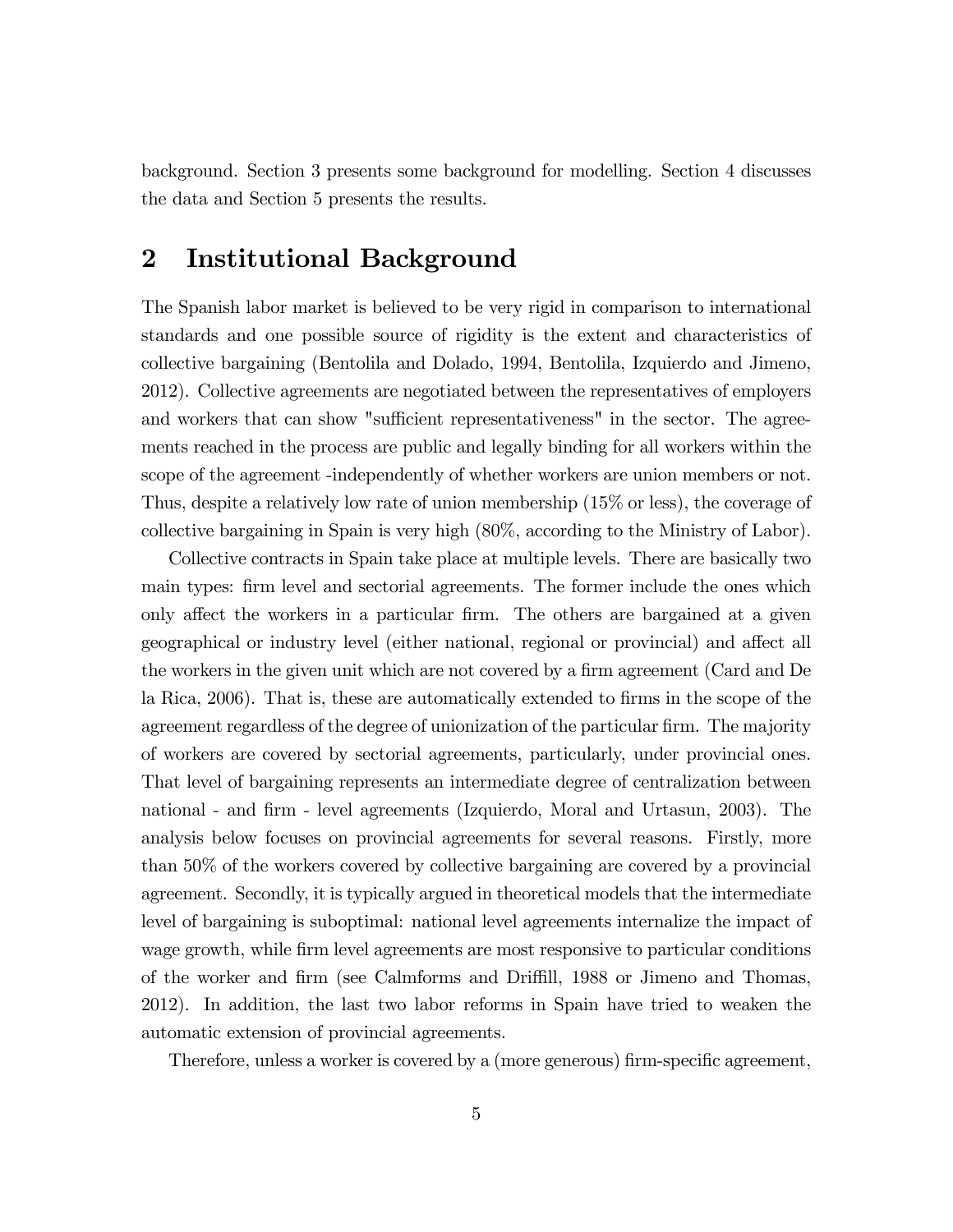provincial collective agreements establish a (de facto) minimum wage level for 10 skill levels within a particular province and industry. The minimum is compulsory for a whole year -basically all agreements run from December to December and, in the case of multi-year agreements, they specify the wage growth level for subsequent years. See Appendix A.1. for an example of the construction industry in Navarre. That agreement sets 11 minimum wages for each skill level in the industry. Note that this is a legally binding lower floor that does not depend on the particular situation of the firm. Moreover, it is very difficult for firms to opt out of the collective agreement 2 .

The degree of wage rigidity caused by the automatic extension is exacerbated by the fact that collective agreements are typically set for more than one year. Such practice may influence the degree of nominal inertia of the economy, in the sense that if the longer the duration of the agreements the less likely wages are to respond to changes in demand and, therefore, the variable most significantly affected will be unemployment (Layard, 1991).

We illustrate how binding collective agreements are in Figures A.2. and A.3. We provide details about the samples below, but note now that those Figures show histograms of monthly wages in December 2008 in Social Security records for specific industries, provinces and skill groups, together with the corresponding statutory minimum. Figure A.2. documents the extent to which those wages vary with skill in the construction industry. Clearly, there is concentration of wages around the collective agreement minima for the lowest skill levels -laborers and foremen- while such concentration is basically absent for college graduates. Figure A.3. shows histograms of monthly wages in December 2008 for waiters in Food and Accommodation across provinces. As a result of province-level bargaining, the statutory minima vary markedly across provinces -as an example, note the concentration of monthly wages close the collective minimum of 1400 euros in Barcelona while most wages in Madrid -with a much lower minimum of 800- are below 1400 euros. A similar comparison can be made between Granada with extremely high concentration around a very high

<sup>&</sup>lt;sup>2</sup>The 2010 labor reform attempted to facilitate the process, causing an upheaval among unions. The alleged reason was that attempts to limit automatic extension would erode worker's bargaining power. Another reform in 2012 -outside our sample period- has facilitated the conditions under which a firm could temporarily deviate from a province level agreement.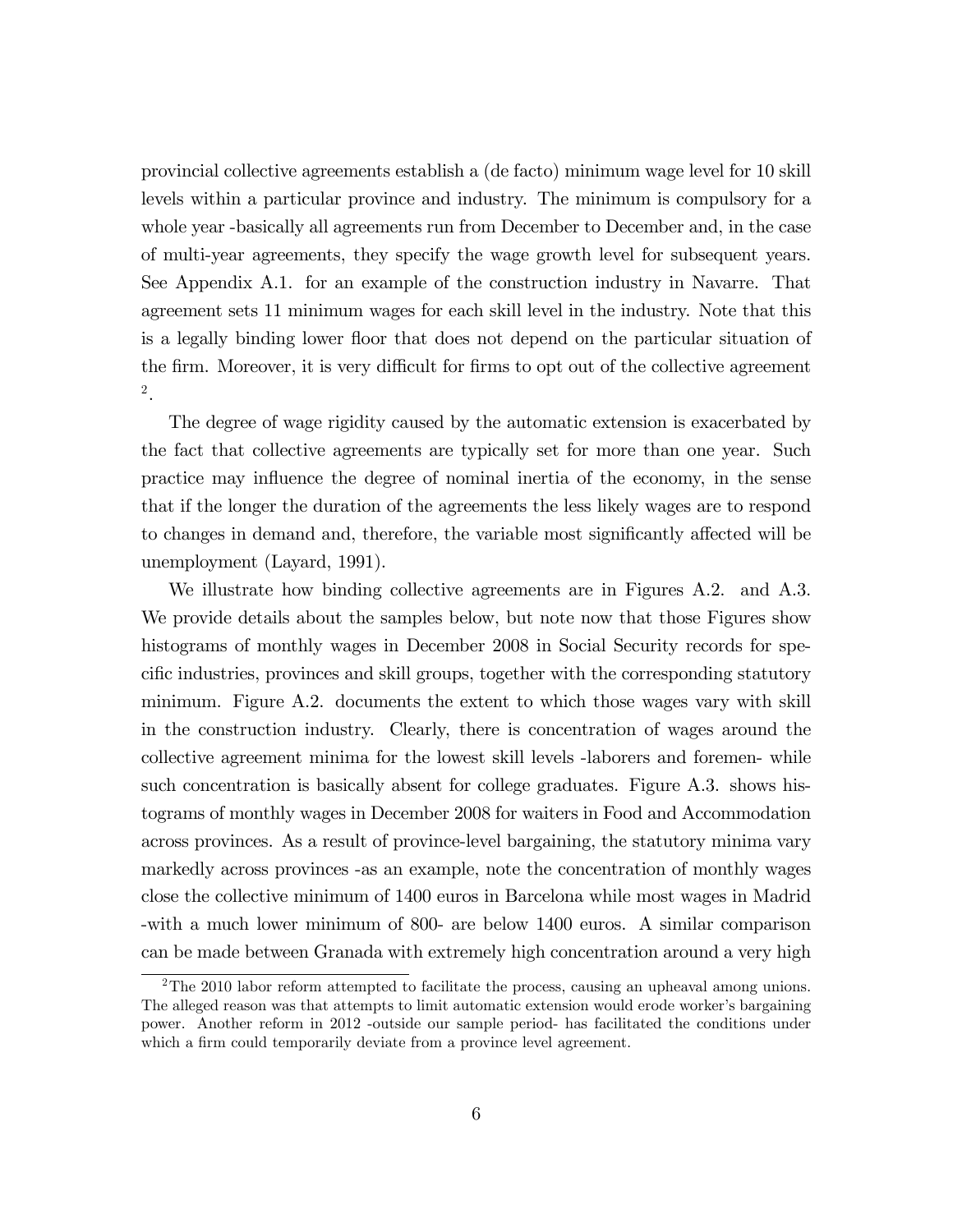minimum wage in the collective agreement, and the more dispersed distribution of monthly wages in Valencia -with lower statutory minima.

### 2.1 Modelling background

Consider a simple Cobb-Douglas production function  $F(K, L) = Y = AL^{\alpha} K^{1-\alpha}$ . where Y is output,  $A$  is technology,  $K$  is capital (assumed to be fixed) and  $L$  is labor. For simplicity we consider the problem of a firm that takes the wage in the settlement as given but that can choose the desired demand for labor as follows

$$
dY/dL = \alpha A(K/L)^{1-\alpha} = \omega/P
$$

 $\omega$  is the nominal wage set in the agreement and P represents the level of prices, assumed to be fixed. Imagine that there is a negative shock that decreases  $A$ . Given our set up, there can be two possible scenarios:

I) The nominal wage,  $\omega$ , is fixed and cannot respond to the aggregate shock. The firm can only react to the shock by a drop in its labor demand,  $L$ 

II) The nominal wage set in the collective agreement reacts to the aggregate shock <sup>3</sup>. In such case the drop in labor demand would be smaller than in case I.

If data on nominal wages were available, the evolution of labor could be written as

$$
\Delta L = \gamma_0 + \gamma_1 \Delta \omega + a + y + \Delta \varepsilon \tag{1}
$$

The linearized equation shows that cross-sectional variation in nominal wage growth -as resulting from collective agreements that do or do not adjust to the aggregate shock- will affect firm-level demand of labor through the slope of the demand equation  $\gamma_1$ , a and y are proxies for the growth of real values of A and Y. However, there are problems in recovering the parameter  $\gamma_1$  from the data. Firstly, changes in minimum statutory wages in collective agreements affect only the wages of workers whose wage is close to the agreement floor. Those workers can only be identified using joint information on statutory minimum wages and actual wage levels. Secondly,  $\Delta\omega$  and  $\Delta L$  are likely to be driven by unobservable demand changes, so even if we

 $3$ We assume that there are some nominal rigidities and the wage is not fully flexible, otherwise the whole adjustment would happen through prices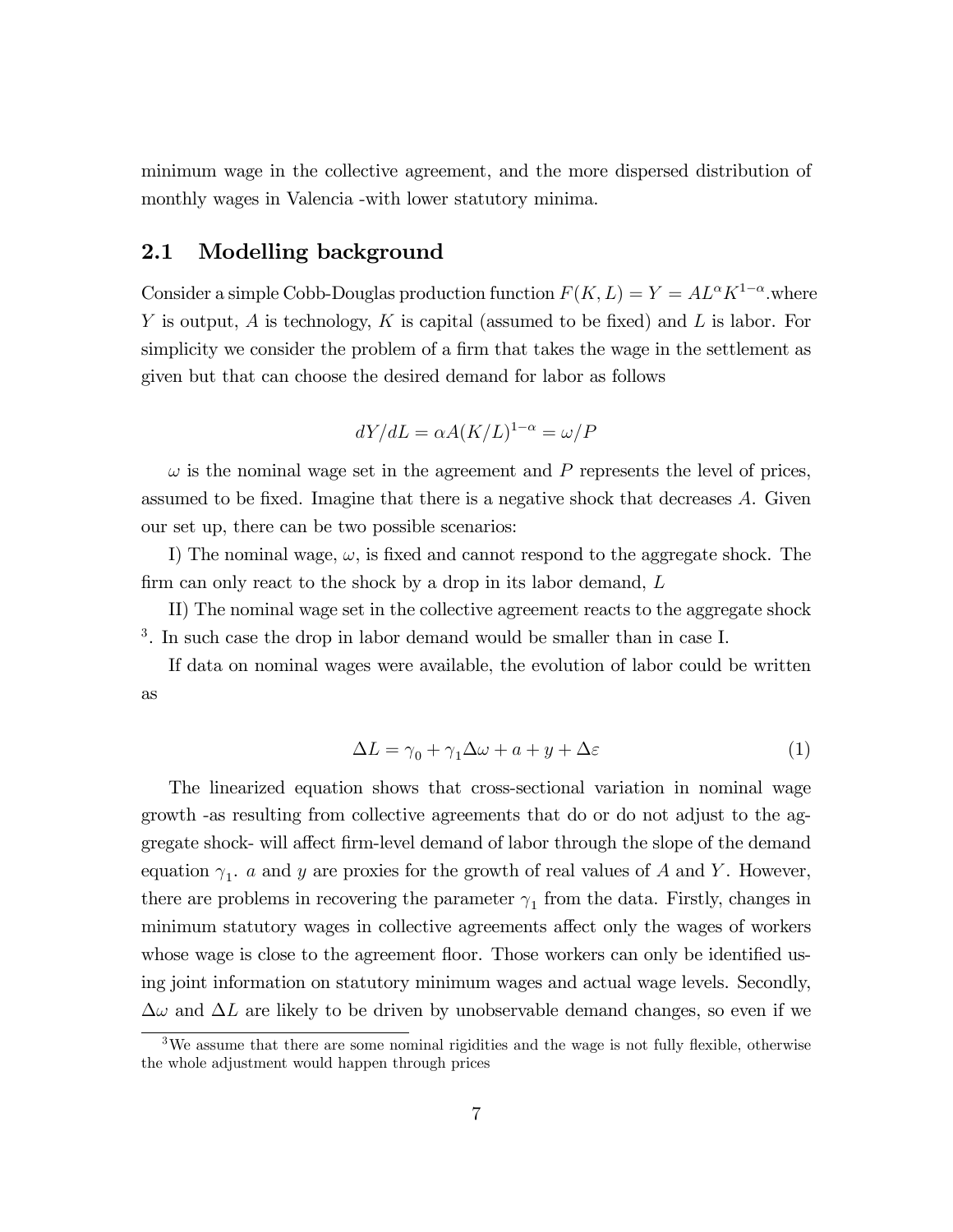identified the set of workers whose wage is is close to the collective agreement floor, the variation in  $\Delta\omega$  and  $\Delta L$  may be associated to outward or inward movements of labor demand curves, rather than to movements along the demand curve.

Hence, we isolate the variation on the agreed wage increase  $\Delta\omega$  that is exclusively due to the timing of the signature of the collective contract around a large aggregate shock. The fall of Lehman Brothers on September 15th 2008 came to most economies as a substantial unexpected shock that generated uncertainty throughout the world. Under the assumption that the date of signature of a collective agreement reflects the information set about macroeconomic conditions by bargaining parties, that large aggregate shock could only be reflected in nominal wages bargained after September 15th 2008. However, collective agreements already signed for the years 2009 and 2010 could not adjust downward their settled wage growth -as mentioned above, the process of opting out of a collective agreement is very costly in Spain. The difficulty in renegotiating contracts ex-post, coupled with the typically long durations of collective contracts, generates a large fraction of workers whose wage growth for 2009 and 2010 reflects macroeconomic conditions very different from those in a large recession. Under the assumption of a downward sloping labor demand, job losses in firms covered by agreements already fixed at the time of the shock must be higher than in firms whose contract was signed after the shock. In sum, contract staggering due to different signature dates generates cross-sectional variation in  $\Delta\omega$  in 2009 and 2010. We use that variation to identify the link between the existence of rigid nominal wages and employment losses.

The key identifying assumption is that, conditional on having a suitable proxy for A and Y , the date of signature does not reveal systematic information about the employers' performance. We control for such possible differences by fully controlling for unrestricted province x industry dummies. As we discuss below,  $\gamma_1$  is then identified by comparing the chances of job loss of workers with wages close to the statutory minimum across those collective contracts signed before and after the aggregate demand shock that followed the fall of Lehman Brothers on September 15th 2008. If those differential chances in job loss are larger among workers with wages close to the statutory minimum than among workers further away from the collective agreement minimum, we infer that downward nominal wage rigidity due to contract staggering causes to job losses.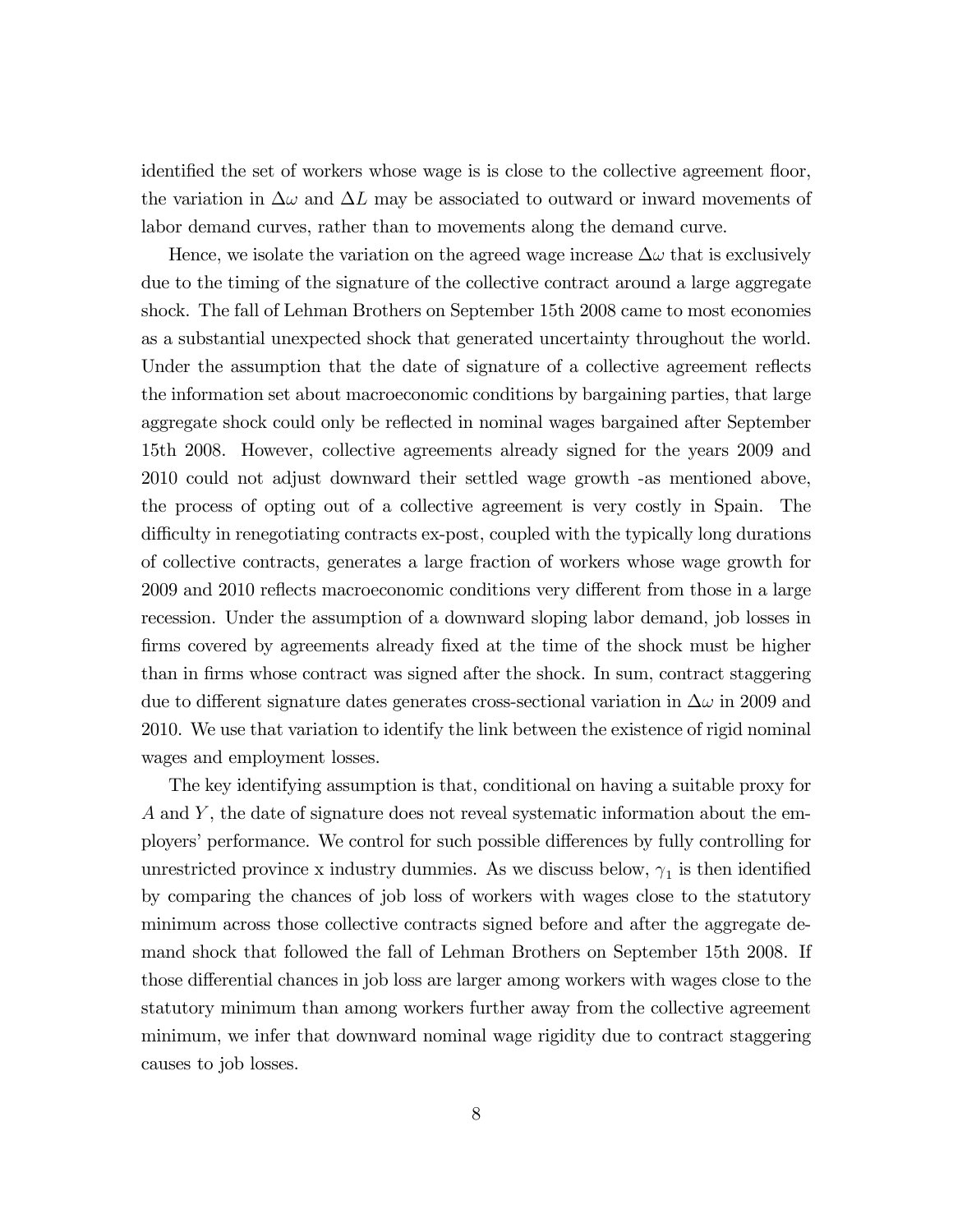# 3 Data

We use two datasets: the *Registro de Convenios y Acuerdos Colectivos* (Census of Collective Agreements) and the Muestra Continua de Vidas Laborales 2010 - MCVL (Continuous Sample of Working Histories, CSWH 2010). All collective agreements signed in Spain are to be registered in the Ministry of Labor -hence forming the Registry- and the digitalized dataset contains detailed information about the agreed wage increase (the wage that the union and the employers agreed ex-ante, before any ex-post correction due to inflation), the 2-digit industry, an unions' estimation of the number of workers covered by the agreement, the type of agreement (sectorial or firm level) as well as requirements in terms of hours and vacation time. Particularly important for the purpose of the study, the dataset contains information on the day in which the agreement was signed and bargaining ended. Then, it is possible to use the exact day when the contract was arranged to establish what information could possibly be incorporated in the agreement. The Census contains limited information about the level of the wage set in the agreement for each skill level.

On the other hand, The Continuous Sample of Working Histories is a micro-level dataset built upon Spanish Social Security records. It contains electronically recorded information for approximately 1.1 million individuals who at any time during 2010 had an active record with the Spanish Social Security system. The CSWH also has a longitudinal design so between 2005 to 2010, an individual who is present in a wave and subsequently remains registered with the Social Security administration stays as a sample member. In addition, we refreshed the sample with workers present in the 2005-2009 waves so it remains representative of the population during the period of analysis -2008-2010 (see Bonhomme and Hospido, 2012). The registry contains information on the full labor market history of workers -wages, days worked per month, an identifier of the establishment it worked -actually, of a randomized indicator of the establishment Social Security Account- together with information on the industry at the three digit levels

The CSWH contains some information that permits constructing the skill level of a worker. Namely, each worker in Spain is assigned a skill level (from a table of 11 levels). The first two levels are reserved in principle to workers with college. The following levels 3-9 are defined by hierarchy at the job, while the latter two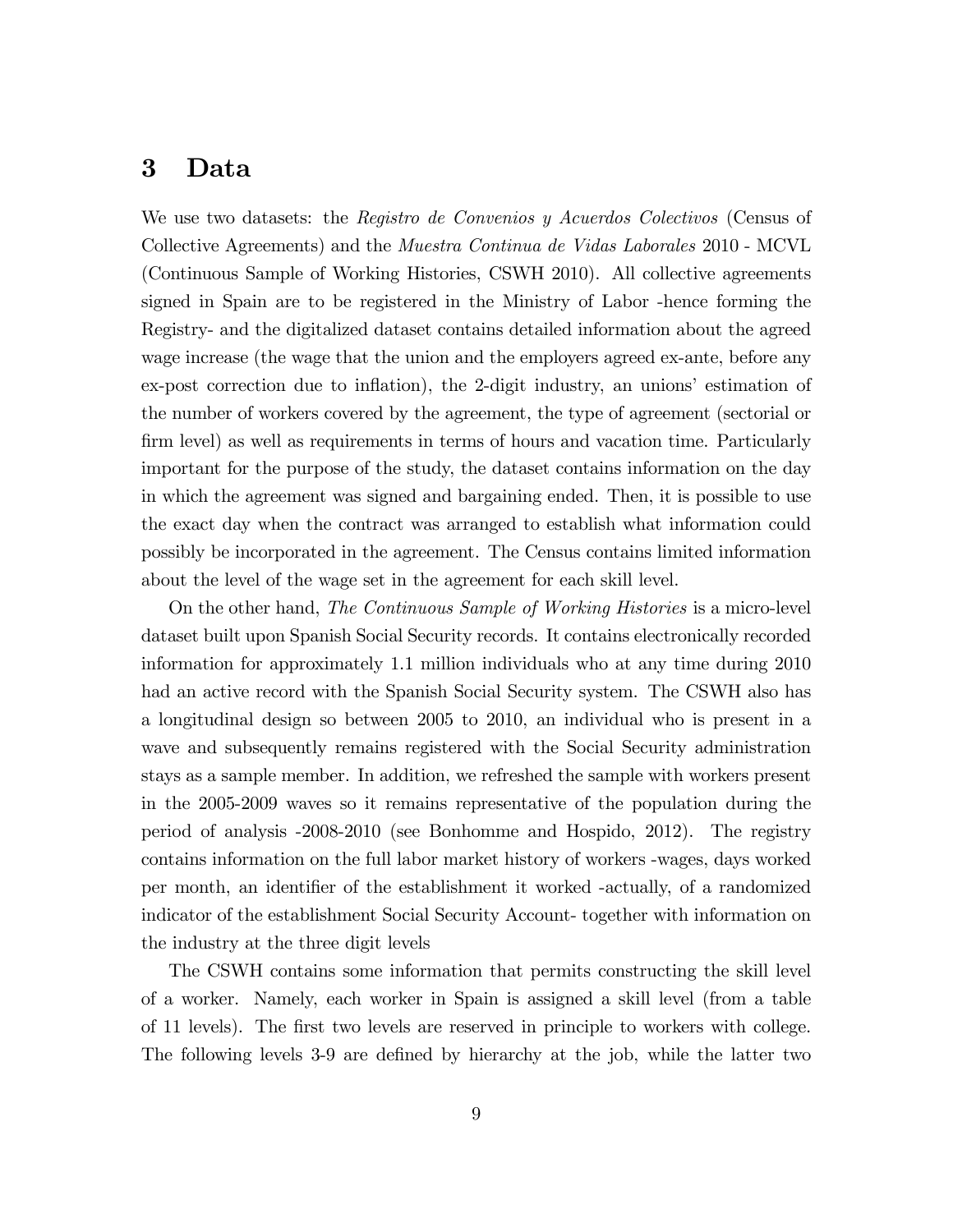groups correspond to laborers, unskilled workers. Importantly, the classification of skill groups in the Social Security records is the same as in the Census of Collective Agreements.

### Sample 1: Matched Social Security records-Collective Agreements

To assess how the rigidity created by the automatic extension of the provincial collective agreements affects the probability of losing the job during the recession, we merged both datasets. The matching has been done using information on the 3-digit industry of economic activity and information on the province where the individual was working. We have assigned a collective agreement to each of the 3 digit industryprovince cell in the Social Security records using information on the 2-digit industry in the Census of Collective Agreements and then assigned a 3-digit industry code based on the text of the agreement -that must specify the exact industries covered. As explained above, we use provincial collective agreements only, assuming that those agreements are the ones binding for each of the individuals in a given cell industryprovince.<sup>4</sup>

We consider only province level agreements and use neither national or region-level agreements. Province level agreements cover around 50% of the labor force in Spain, while national and region-level agreements cover around 35% of workers -see Bentolila, Izquierdo and Jimeno, 2012..Nation-level agreements include FIRE (Önancial, Insurance and Real Estate), while other regional and national agreements are most common in manufacturing business services and other services. We do not consider firm level contracts either - which cover around  $11\%$  of the workers and most prevalent in the energy, extractive and transport industries, see Izquierdo, Moral and Urtasun, 2003. We note that those omissions are not likely to bias the analysis or introduce error. Firstly, due to the particular way agreements are bargained, provincial agreements typically improve the working conditions of nation- or region-level settlements. In that sense, province-level agreements would be the most relevant ones. Secondly, Örm- or establishment level agreements cannot undercut the labor conditions set on a concurrent province-industry agreement. Hence, province-industry agreements still set the effective binding minima in those cases.

On the other hand, the focus on provincial agreements presents the advantage of

<sup>&</sup>lt;sup>4</sup>In some cases when there are several provincial agreements in a given industry, we have assigned to all the individuals in that particular cell the agreement that covered a highest number of workers.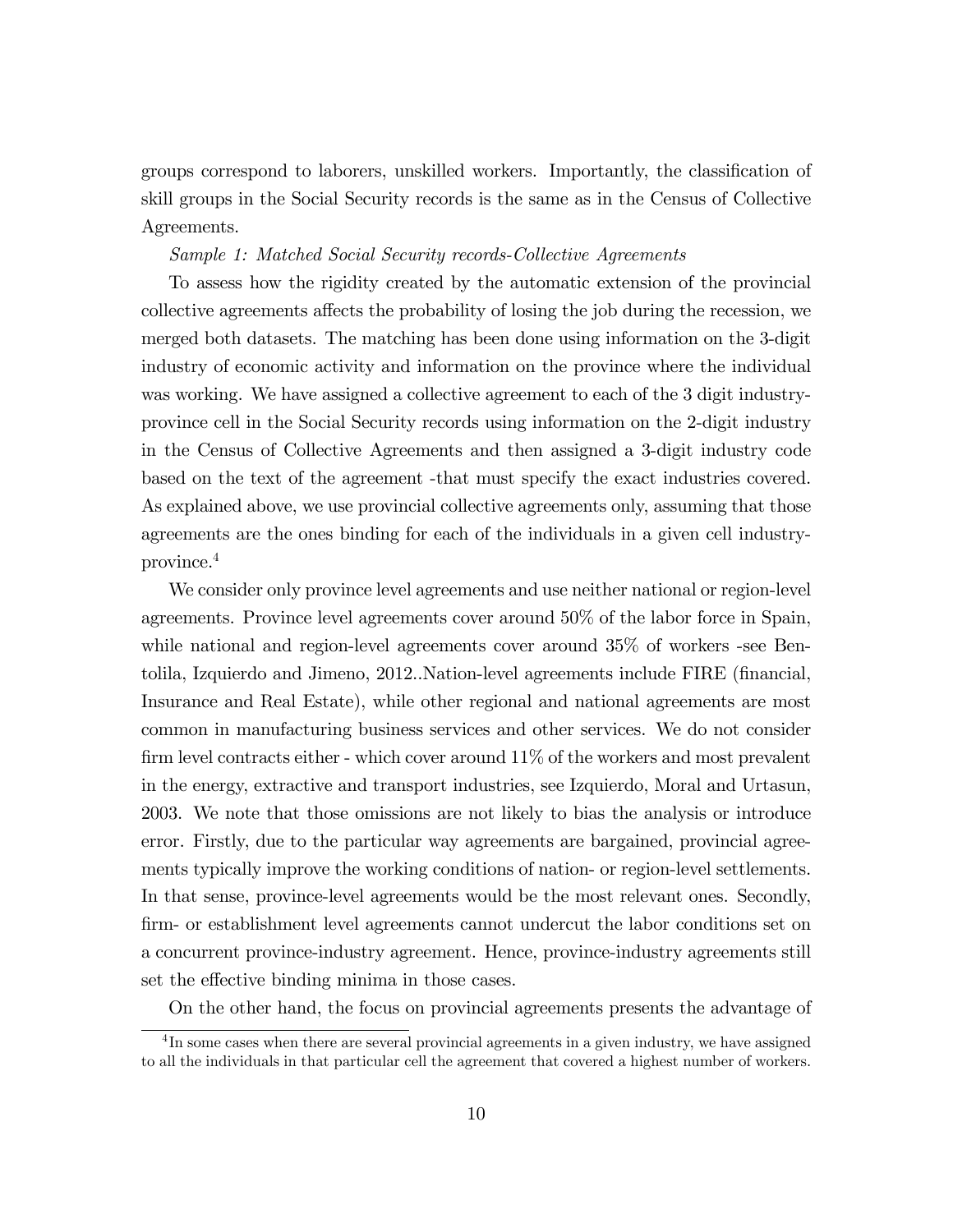providing substantial variation in minimum wages -see Figure A.3 and in signature dates within industries and provinces.<sup>5</sup> The focus on province-industry agreements also implies that much of the results we exploit is driven by smaller firms, that cannot afford to have their own agreement.

#### Sample 2: Sample with information on wage levels.

Wage levels are not available in the collective contracts dataset for the period considered (2008-2010). However, for the period spanning 1994-2001, the basic wage level by skill level was available for some contracts. Using the revised agreed wage growth (the ex-post agreed wage increase corrected by ináation) from 2002 to 2008 we have computed the collective wage levels in 551 out of the 1771 agreements that were binding as of 2008. In all cases, the wage level is available for groups of the Spanish Social Security System: 1, 2, 3 (High Skilled), 4, 5, 6 (Medium Skilled) and 10 (Low Skilled) (see Lacuesta, Puente and Villanueva, 2012). We use that dataset for most of the analysis that follows. The reason is that, as discussed above, to analyze the role of wage rigidities in amplifying aggregate shocks one needs to take into account how binding collective agreements are and for what groups. The characteristics of the resulting sample are presented in Table 2. Figures A.2 and A.3 are based on this subsample, and illustrate how statutory minima affect the distribution of monthly wages.

#### 3.0.1 Sample selection criteria, common to both samples

We use the following selection criteria:

Signature dates We use collective agreements with economic effect in 2009 and that were signed between October 1st, 2007 and December 31st 2010, so that we encompass a 5 quarters of dates of signature before the fall of Lehman Brothers and have at least 5 quarters of dates signature afterwards. We want to have enough quarters before September 15th 2009 to be able to detect possible trends in wage setting in advance of that date. We also exclude agreements that had not been signed by the end of 2010 -albeit those were a very limited number of agreements.

Seniority at the firm: We also require that all workers in the sample are present at the firm at the time the first collective agreement for 2009 in our sample was signed,

<sup>&</sup>lt;sup>5</sup>While there are 52 provinces in Spain, there are only 17 regions. Not all the regions have their own agreement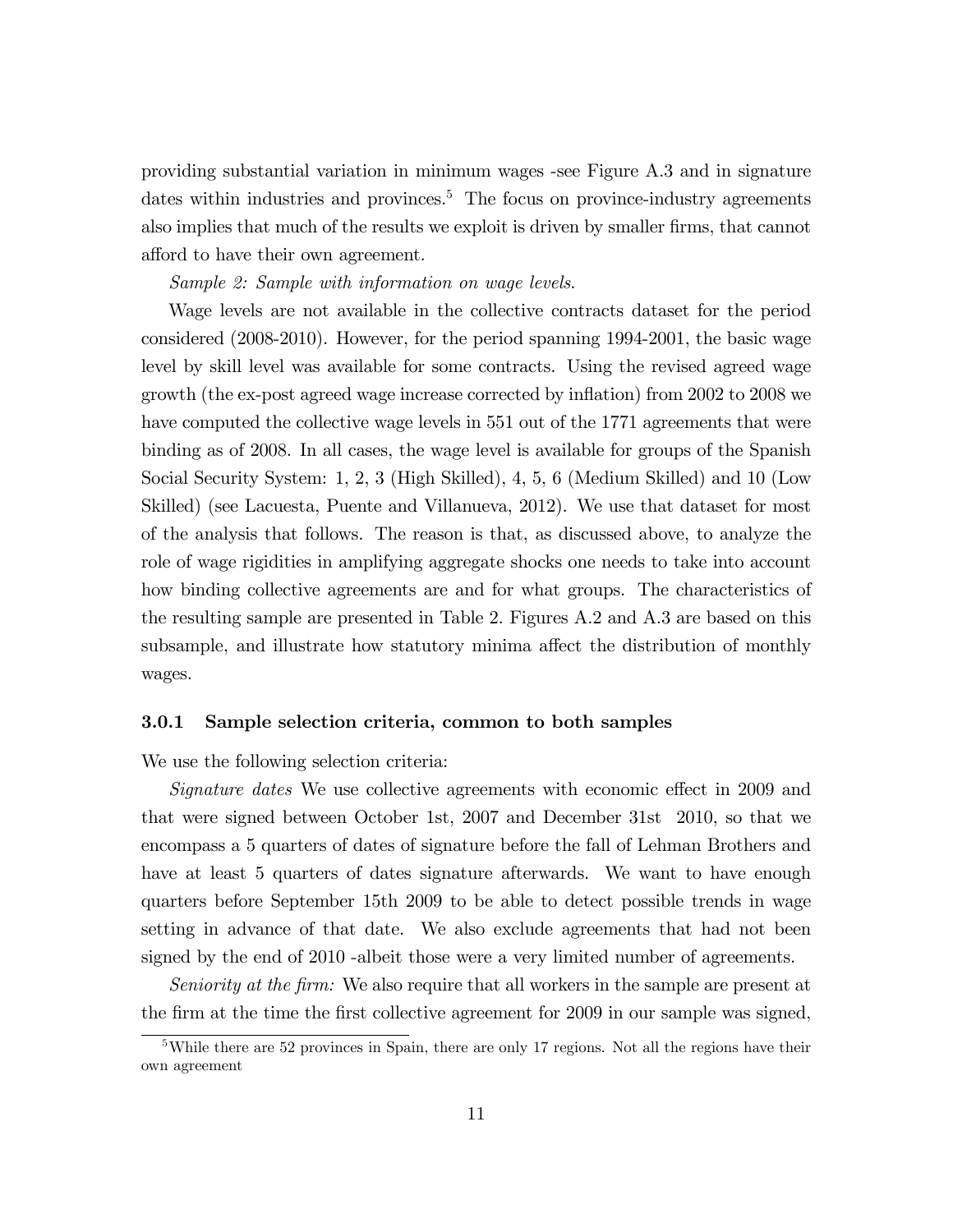so all of them have accumulated some tenure on the job at the time when heavy employment losses occurred. In addition the outcome "being hired by an employer in an industry  $i$  at time  $t$ " may be affected by the agreed wage increase signed before moment t.

These two restrictions prevent us from analyzing agreements signed early on. For example, studying the impact of a wage increase in the first quarter of 2007 would require to analyze workers who were already working in late 2006. With a third of the working force being hired with Öxed-term contracts, such selection would bias the sample toward stable workers.

Age We examine cohorts of males and females born between 1950 and 1991 who have been employed during 2008 (at least 1 year). We make no selections regarding gender, to maximize sample size, but control for that variable in our specifications.

#### 3.0.2 Summary statistics

The resulting matched sample of collective agreements and Social Security records contains 93,960 observations, and each individual contributes one observation. 12.5% of workers in the sample are high-skilled (meaning that belong to the groups 1, 2 or 3 of the Spanish Social Security System), 19% are medium skilled (meaning that belong to the groups 3, 4, 5 or 6) and 68  $\%$  is low skilled (meaning that belong to the groups 7, 8, 9, or 10). On the other hand, the vast majority of workers in the sample (87%) is covered by an open-ended individual contract. The mean of the agreed wage increase for the collective contracts signed in 2008 with economic effect in 2009 is 350 basis points. However, the agreements signed after September 15th 2008 have a mean of 150 bp. The difference suggests a substantial downward adjustment of wages after September 15th

Table 1 provides summary statistics of the matched sample with collective agreements and Social Security records. We mainly use this sample to detect changes in wage setting behavior on a quarter by quarter basis. The sample overrepresents the Food and Accommodation and Construction sectors.<sup>6</sup> Examining the distribution

 $6$ We show below that the overrepresentation of construction is irrelevant for our results. The reason is that employers and unions in the Construction sector is an unique one in that it sets wage growth at the national level, but other labor conditions at the province level. Hence, there is no effective variation of wage growth across signature dates in provincial agreements.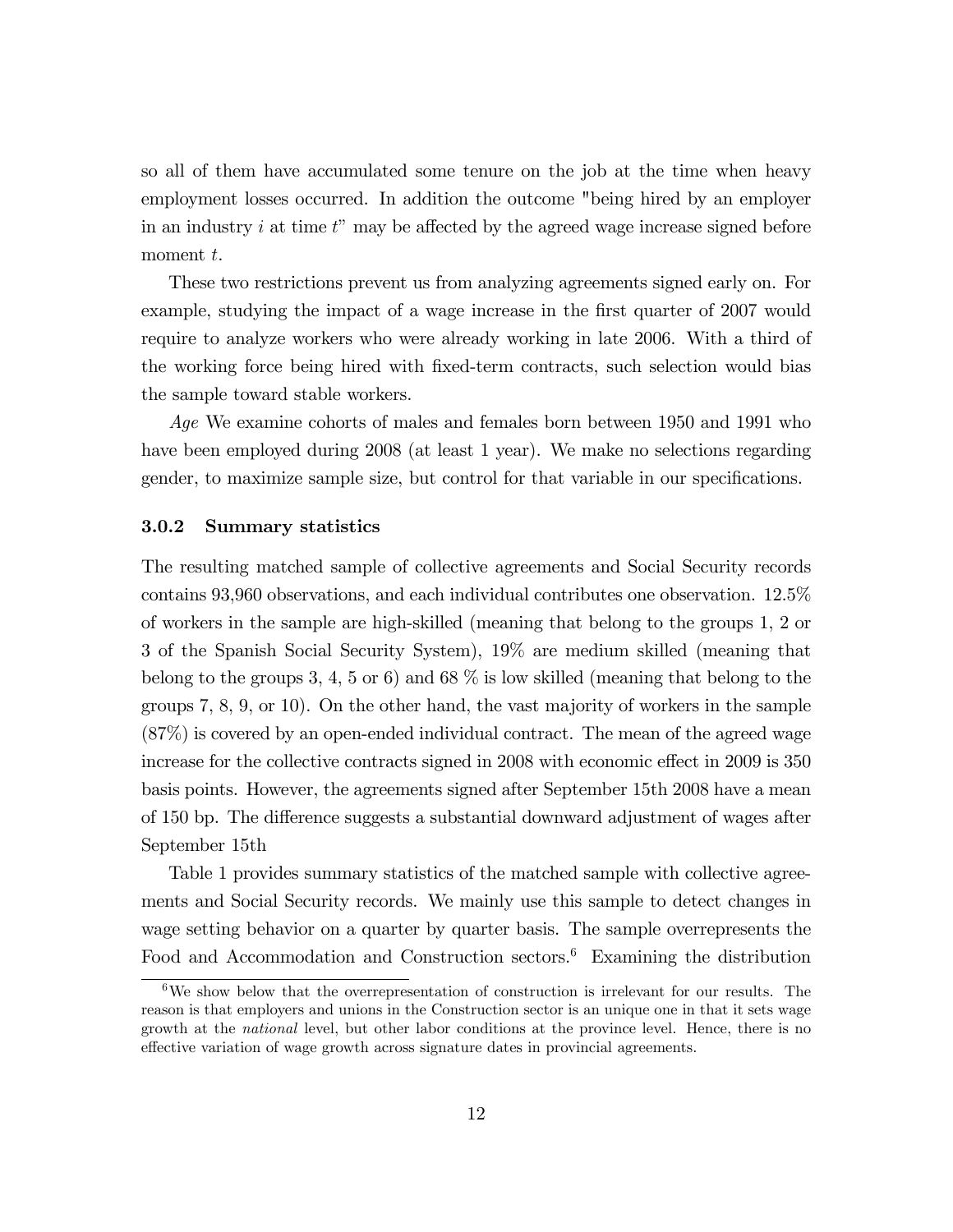of industries by quarter of signature of the collective contract, Table 1 documents that agreements in construction, services to industries, health and accommodation or single-year agreements were more likely to sign after September 15th 2008. We condition on those variables in the analysis. Probably due to the overrepresenting of construction in the collective contracts signed before September 15th 2008, workers covered by those contracts are more likely to be low skilled. We note however, that those differences disappear once we condition on province and industry dummies (see the results in Column 4 of Table 1). Wage growth was substantially lower in wages set after September 15th 2008.

The sample with matched wage levels in collective agreements is presented in Table 2. That subsample contains about 45% of the cases in the sample containing the Census of Collective Agreements.

# 4 Empirical strategy

We proceed in three steps. We firstly determine whether or not new aggregate information affects wage settlements in collective agreements. To that end we use the matched sample of the Census of Collective Agreements and Social Security Records. In a second step we investigate the behavior of actual wages.

# 4.1 Wage settlements in collective agreements around September 15th 2008

A central element of our empirical strategy is to determine the timing of the shock -i.e., the moment when unions and employers perceived a turning point in activity. As mentioned above, we use September 15th, 2008 as the date of such turning point. The fall of Lehman Brothers arguably caused a disruption in the working of financial markets, and was possibly unanticipated by most agents in the economy. We first examine of there was a disruption in collective bargaining in Spain as of September 15th, 2008 by analyzing wage settlements for 2009 in all the collective agreements by signature date. The date when a collective agreement is signed reflects the information set of all agents involved in the process, so sharp cross-province and industry changes in wage growth by signature date is likely to reflect changes in the information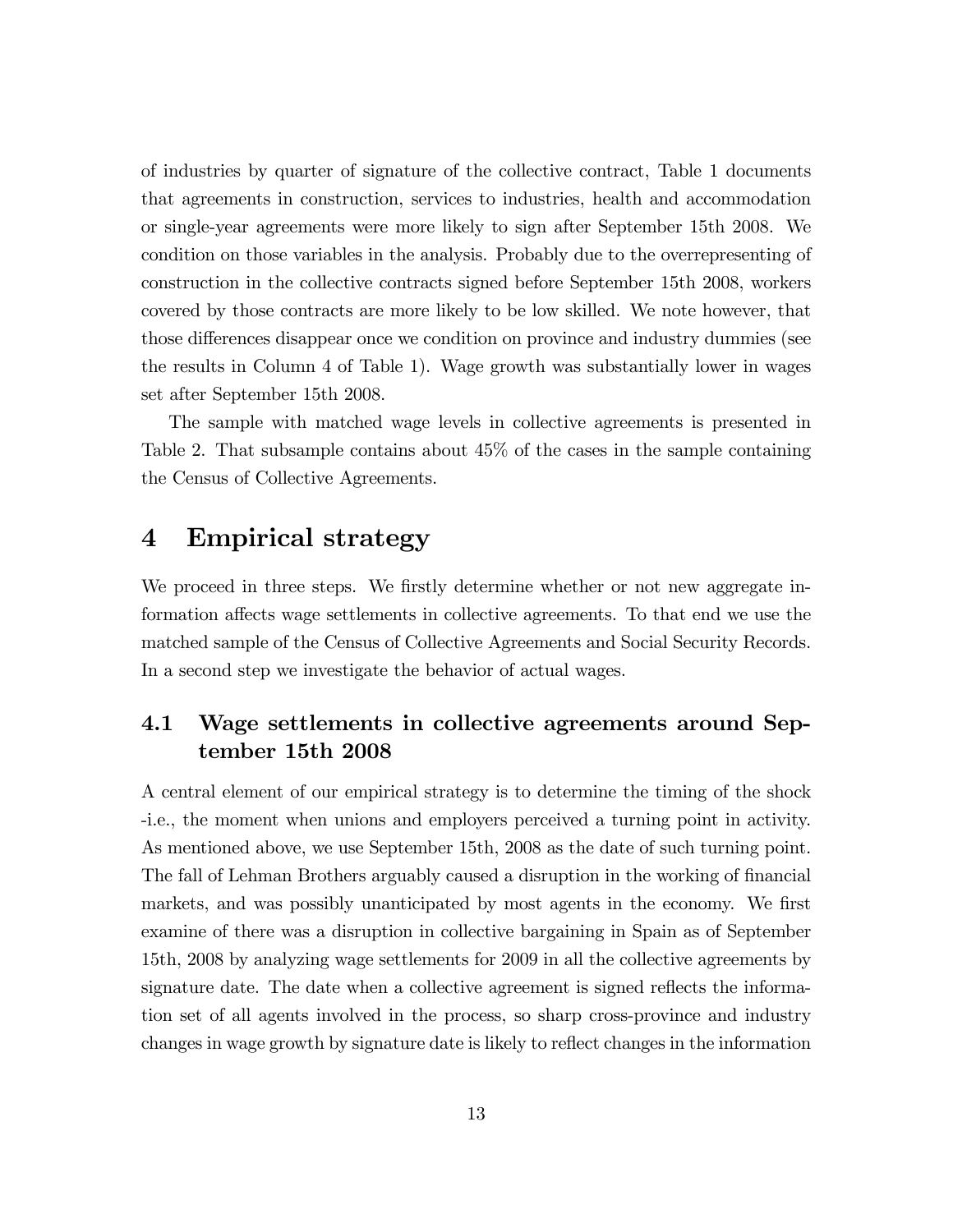set of agents. That first specification is

$$
\log \Delta wage_{ind,p}^{2009} = \theta_{ind} + \pi_p + \sum_{j=1}^{J=11} \delta_j \mathbb{1}(sign_{ind,p} = q) + \varepsilon_{ind,p}
$$

 $\theta_{ind}$  is a (three-digit) industry fixed effect,  $\pi_p$  is a province-specific fixed effect and  $1(sign<sub>ind,p</sub> = q)$  is an indicator variable that takes value 1 if the contract was signed in that quarter. We include quarters between 2007q4 and 2010q2. We include all collective contracts signed prior to September 15th 2008 as signed in 2008q3. We do not include an indicator for contracts signed in 2007q4 -the reference period. The regression is run on the Social Security Sample, effectively weighting the regression by the industry and province shares in that source. Standard errors are clustered at the province x 3-digit industry level.

### 4.2 Wage and employment effects by proximity to wage floors

We estimate the models of individual's wage growth (as opposed to statutory wage growth in collective agreements) as well as of the transition from employment to unemployment as a function of the exact date when the collective provincial agreements was signed. As shown in the descriptives of the full sample, wages vary as new information arrives and the date of signature matters. Therefore, workers in 2009 are subject to a different wage settlements depending on whether their collective contract was signed early in 2008 (when the full extent of employment destruction was hard to predict) than in 2009 -when unions and Örms could observe and bargain taking into account national net employment losses of about 8%. The parameter of interest can therefore be interpreted as the slope of a province-industry level "demand curve": a higher bargained wage increase should increase the probability of becoming unemployed in 2009.

In our setting, demand shocks affecting employment losses and wages are to be expected. For example, the construction industry experienced a severe drop in 2008, and that drop was likely to have propagated to industries that provide inputs for the sector. In the presence of industry-specific demand shocks, an OLS specification linking transitions into unemployment to observed wage increases would be biased. Hence, we use variation in the date when the contract was signed, interacted with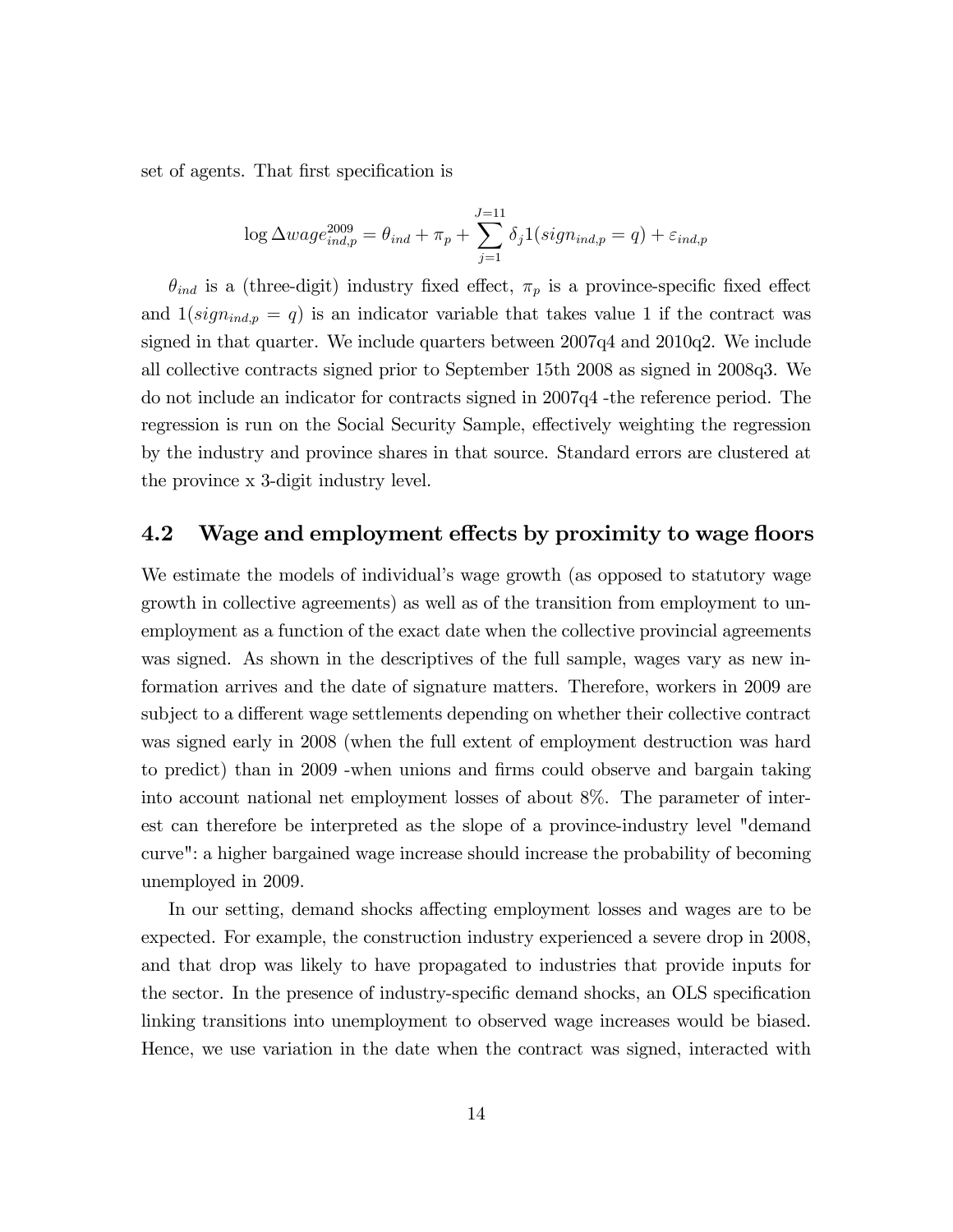the distance to the minimum wage floor. We fit the following model:

$$
Y_{i,s,p} = \alpha_0 + \alpha_1 1(\text{signed\_2008}_{s,p}) * f(W_{i,2008} - \underline{W}_{s,p,2008}) + f(W_{i,2008} - \underline{W}_{s,p,2008}) + \theta_{s,p} + \varepsilon_{i,s,p}
$$
\n
$$
\tag{2}
$$

Where  $Y_{i,s,p}$  denotes the outcome of interest (either individual wage growth in 2009 or employment losses in that year, described below).  $1(signed\_{2008_{s,p}})$  is an indicator function that takes value 1 if the collective contract was signed before September 15th, 2008 and 0 otherwise. The function  $1(signed\ 2008_{s,p})$  indicates whether the wage increase settled for 2009 depends on the change of information set of bargaining units after the Lehman Brothers. We document below that wage growth was higher among collective contracts signed before the fall of Lehman Brothers.  $f(W_{i,2008} - \underline{W}_{s,p,2008})$  is an indicator of the distance between the wage of the worker in 2008m12 and the collective agreement floor.  $\theta_{s,p}$  is a contract-specific fixed effect (an interaction of province and 3-digit industry dummies) that absorbs any trend in wages or employment destruction that affects all workers covered by the agreement. Finally,  $X_{sp}$  collects individual characteristics such as type of contract (whether is open-ended or Öxed-term contract), age dummies, nine dummies denoting the skill level (proxied by the group of the Spanish Social Security system).

In the first stage, the dependent variable is yearly wage growth between  $2008m12$ and 2009m12 -or  $\Delta \log(W_{i,2009m12})$ . That specification allows us to verify if within the set of workers whose wages were closest to their statutory minimum, those covered by a contract signed in 2008 experienced systematically higher wage growth than the rest. Introducing a flexible specification of  $f(W_{i,2008} - \underline{W}_{s,p,2008})$  we can also examine if the impact is present all over the distribution of  $W_{i,2008} - \underline{W}_{s,p,2008}$  or if, alternatively, the impact only happens close to the collective agreement wage floor. As collective agreements only specify minimum wages at the industry-province level, the increase in the agreement statutory minimum wage should mostly increase wage growth of workers with wages close to that floor.

The second specification uses as the dependent variable an indicator of whether the employee transited from employment into unemployment at some point in time between 2009 and 2010. Namely, we use indicators of whether the workers experienced at least 3 months of unemployment between 2009 and 2010 as well as an indicator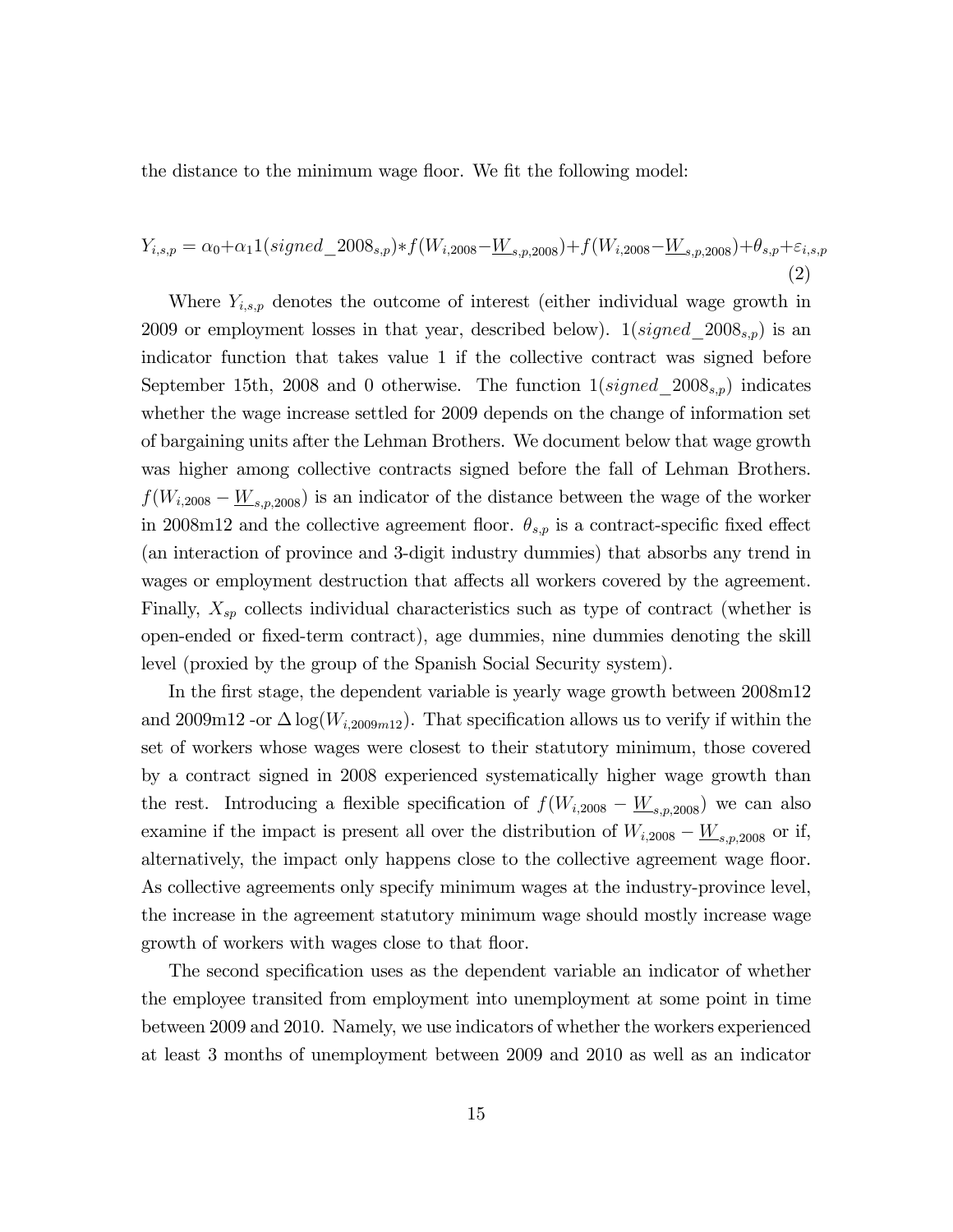of the fraction of days not worked during the 2009-2010 period. That specification is an Intention-To-Treat that checks whether workers whose wage was closest to the statutory minimum and were covered by contracts signed before 2008m9 had higher chances of transiting into non-employment than workers similarly close to their agreement áoor but whose contract was signed in 2009.

The coefficient of interest is  $\alpha_1$ . Given the discussion about the degree of anticipation of the magnitude of employment destruction in the last quarter of 2008 and the first of 2009, we expect that  $\alpha_1$  is positive in the first-stage -agreements signed before the September 2008 should have settled higher wage increases than those settled in the early months of 2009, and such wage increases are most relevant for workers whose wage was already close to the statutory minimum in their provinceindustry-skill group cell. Similarly, in the employment equation, workers covered by agreements settled in 2008 and close to the statutory minimum should have a higher chance of transiting into unemployment, as their employers would have experienced larger wage costs.

#### Illustration of the empirical strategy

We illustrate the source of identification in Figure 3, that displays the histograms of monthly wages of a specific skill group (waiters) in  $2008m12$  a particular industry -Food and Accommodation- in two provinces (Valencia and Granada). The vertical line at the left each graph denotes the statutory wage floor in the province-industry-skill group. Employees and employers in Valencia signed their collective contract in 2007, and agreed a  $5\%$  wage increase for 2009 -thus raising the wage floor for 2009 at the second vertical line. That is, restaurants in Valencia employing workers with earnings between both statutory wages must have a wage increase during 2009. Conversely, the collective contract for Food and Accommodation in Granada expired in December 2008 and no agreement was reached until 2010 -thus leaving the set of 2008 wage floors effectively unchanged for 2009. Unlike their counterparts in Valencia, employers in the Food and Accommodation industry in Granada who employed waiters whose earnings were close to the statutory minima had no obligation of increasing their wage bill.

Waiters in Valencia whose earnings in 2008m12 were below 1.05 times the statutory minimum wage for 2008 (1100 euros) should have their wage increased during the recession period. Under the assumption of a downward sloping labor demand, those workers would have a higher chance of losing their job than workers similarly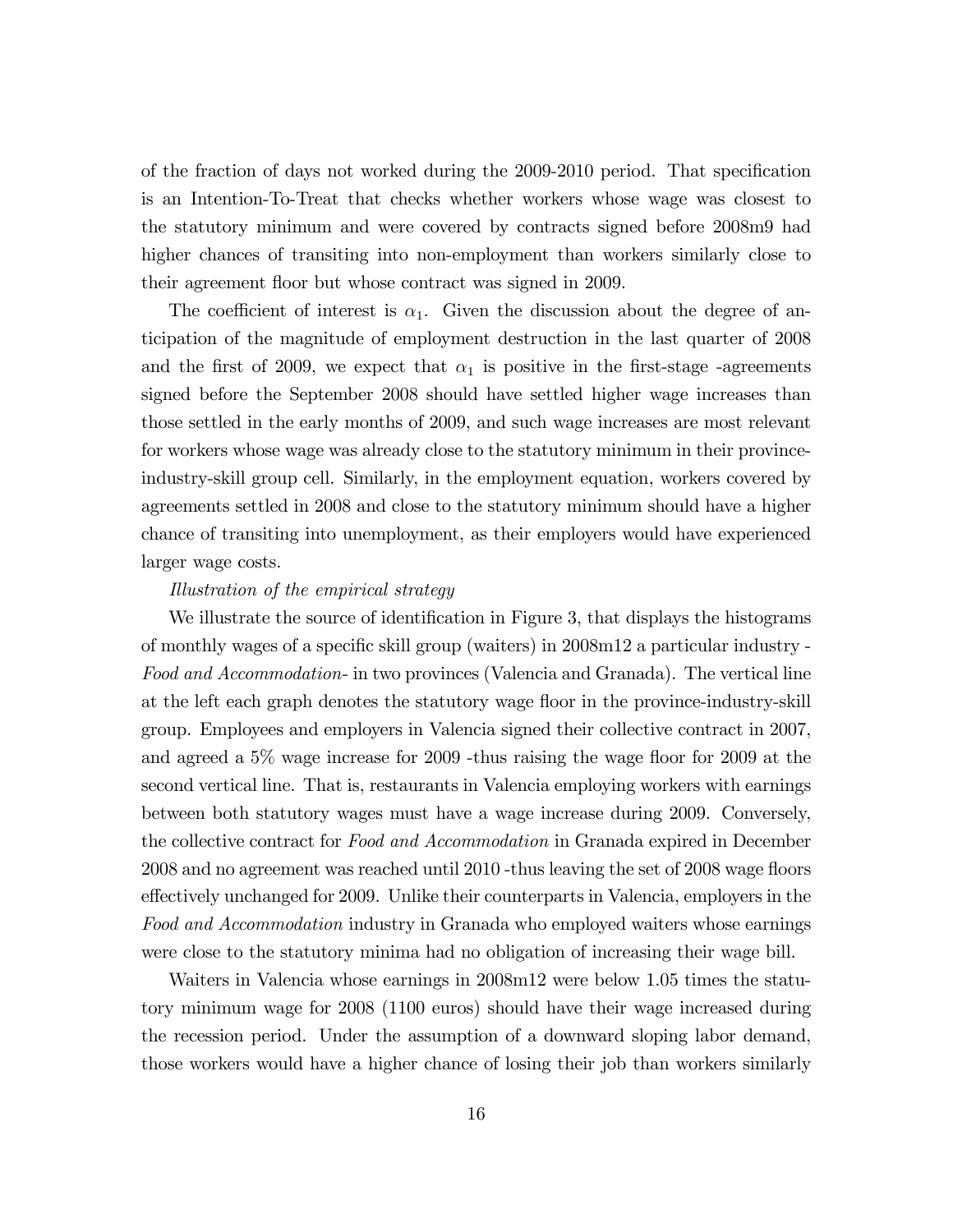close to the statutory minimum in Granada -where no wage increase was compulsory for their employers.

Our identifying assumption is that changes in wages agreed in the second case are due to more information about the amount of employment destruction during the 2008-2009 crisis and do not reflect industry-province specific effects which are correlated with the date of signature and affect workers differentially by how close their statutory wage was from the . We also conduct robustness checks to support that identification assumption by controlling for firm-skill group fixed effects -dummies that control non-parametrically for any variable that varies at the Örm level, like managerial skills, access to credit or firm level shocks during the period.

# 5 Results

Figure 1 plots the estimated coefficients  $\delta_j$ , along with the standard errors -corrected for heteroscedasticity and autocorrelation at the industry-province level. Wage settlements effective in 2009 were very similar for all contracts signed in 2007q4 through 2008q3. However, contracts signed in 2008q4 settled a wage increase 50bp lower than those settled a quarter before. Figure 1 also shows that contracts signed later in the year included wage settlements that were progressively smaller. For example, wage settlements for 2009 signed retrospectively in 2010q2 included wage growth 150bp lower than those signed in 2008q3. In sum, the staggering of labor contracts caused substantial variation of wage growth across industries and provinces in 2009, leaving some workers covered by contracts that settled high wage increases reflecting the situation in 2007q4 while other workers covered by contracts that settled substantially lower wage increases for that same year. We exploit that source of exogenous variation to examine the response of job loss to higher labor costs.<sup>7</sup>

<sup>&</sup>lt;sup>7</sup>Note that the progressively lower wage growth in contracts signed later in 2009 and 2010 can reflect stickiness in the dissemination of information about the extent of the crisis, but can also be due to strategic delays in contract settlements. For example, it could be the case that employers and employees found it optimal already in 2009 not to renew immediately because of macroeconomic uncertainty, postponing signature and effectively freezing nominal wage growth in statutory minimum wage levels for 2009.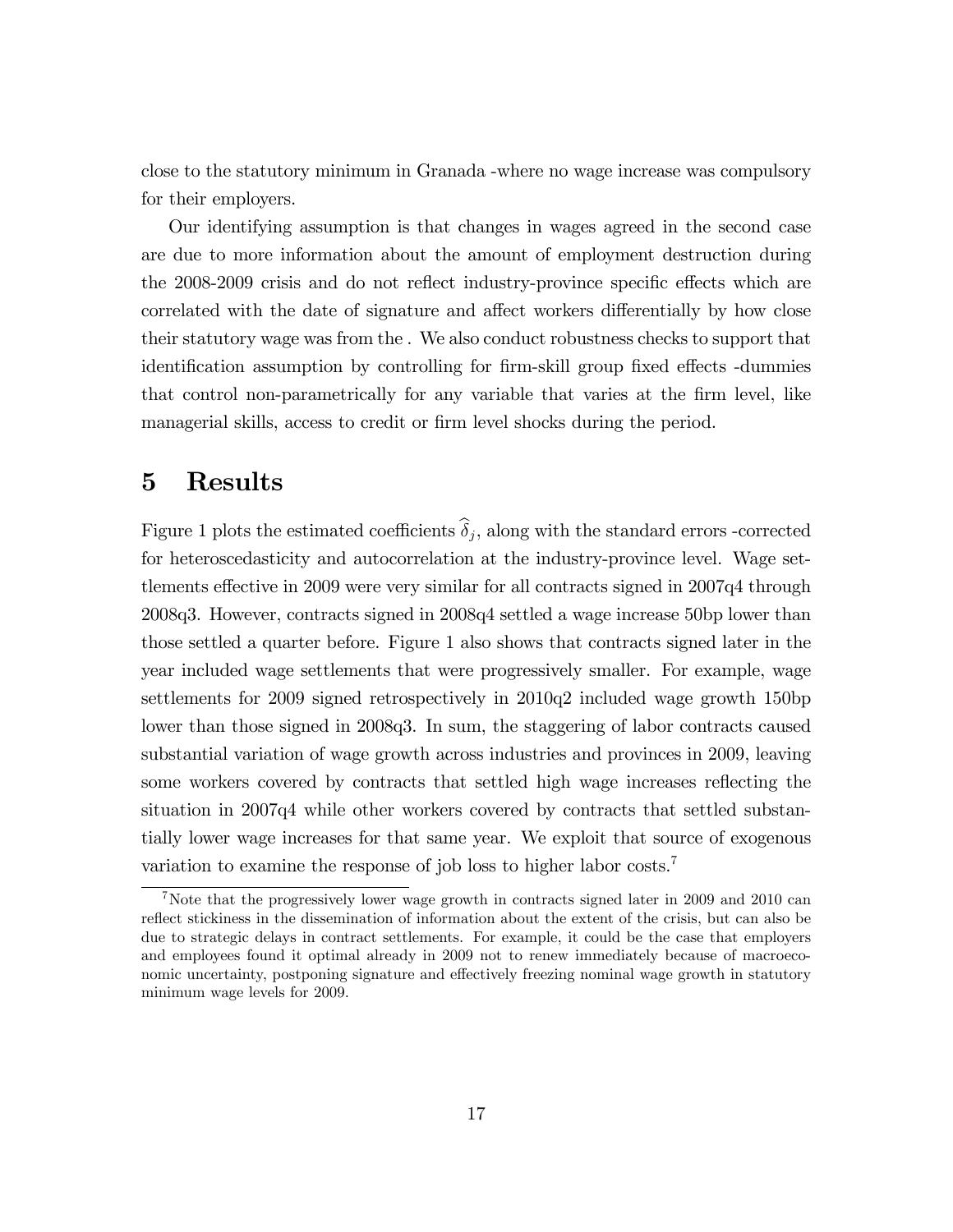### 5.1 Individual wage growth responses

Table 3 shows estimates of Model 3 when the dependent variable is  $\Delta \log(W_{i,2009m12})$ -wage growth computed at the individual level between 2008m12 and 2009m12. The sample is restricted to workers who stay in their job for the whole year and who worked full time both in December 2008 and in December 2009. The evidence from Figure 1 suggests that wage growth in 2009 must have been higher among workers who were covered by collective contracts signed before 2008m9 and, within that group, among the set of workers who were close to the minimum wage.

In what follows, we specify  $f(W_{i,2008} - W_{s,p,2008})$  as two dummies indicating if the wage of the worker in 2008m12 was below 1.2 times the statutory minimum in the province-industry-skill group cell or whether it is between 1.2 and 1.4 times that minimum wage, the omitted group being workers whose initial wage was above 1.4 times the statutory minimum. Note also that  $1(signed\_{2008_{s,p}})$  is not identified, because all our models include agreement-level fixed effects. However, the interaction between  $1(signed\_2008<sub>s,p</sub>)$  and  $f(W_{i,2008} - W_{s,p,2008})$  is identified.

The first column first row of Table 3 shows that the coefficient of  $1(signed\_{2008_{s,p}})*$  $1(1.2\underline{W}_{s,p,2008}$  <  $W_{i,2008}$  <  $1.4\underline{W}_{s,p,2008}$ ) is .018 (standard error: .0059). The estimate implies that workers whose contract was signed before 2008q4 and their initial wage was below 1.2 times the minimum wage experienced an increase in compensation that was 180bp higher than similar workers covered by agreements signed after 2008m9. Crucially, the wage growth of workers whose initial wage level was far away from the statutory minimum depended not on whether or not the contract was signed before or after 2008 (i.e., the interaction between  $1(signed\_{2008_{s,p}})$  and  $1(W_{i,2008} > 1.2 \underline{W}_{s,p,2008})$  is .0050 (standard error .0051). The second column of Table 3 shows that the estimate is basically unaltered once we control for additional covariates, like female, five age dummies, an indicator for a fixed-term contract -in turn, an indicator of dismissal costs- as well as the nine skill group dummies determining the statutory wage minima.

### 5.2 Employment responses

Table 4 presents OLS regressions linking the probability of transiting from employment in 2008 to unemployment in 2009 to the date of signature. -interacted with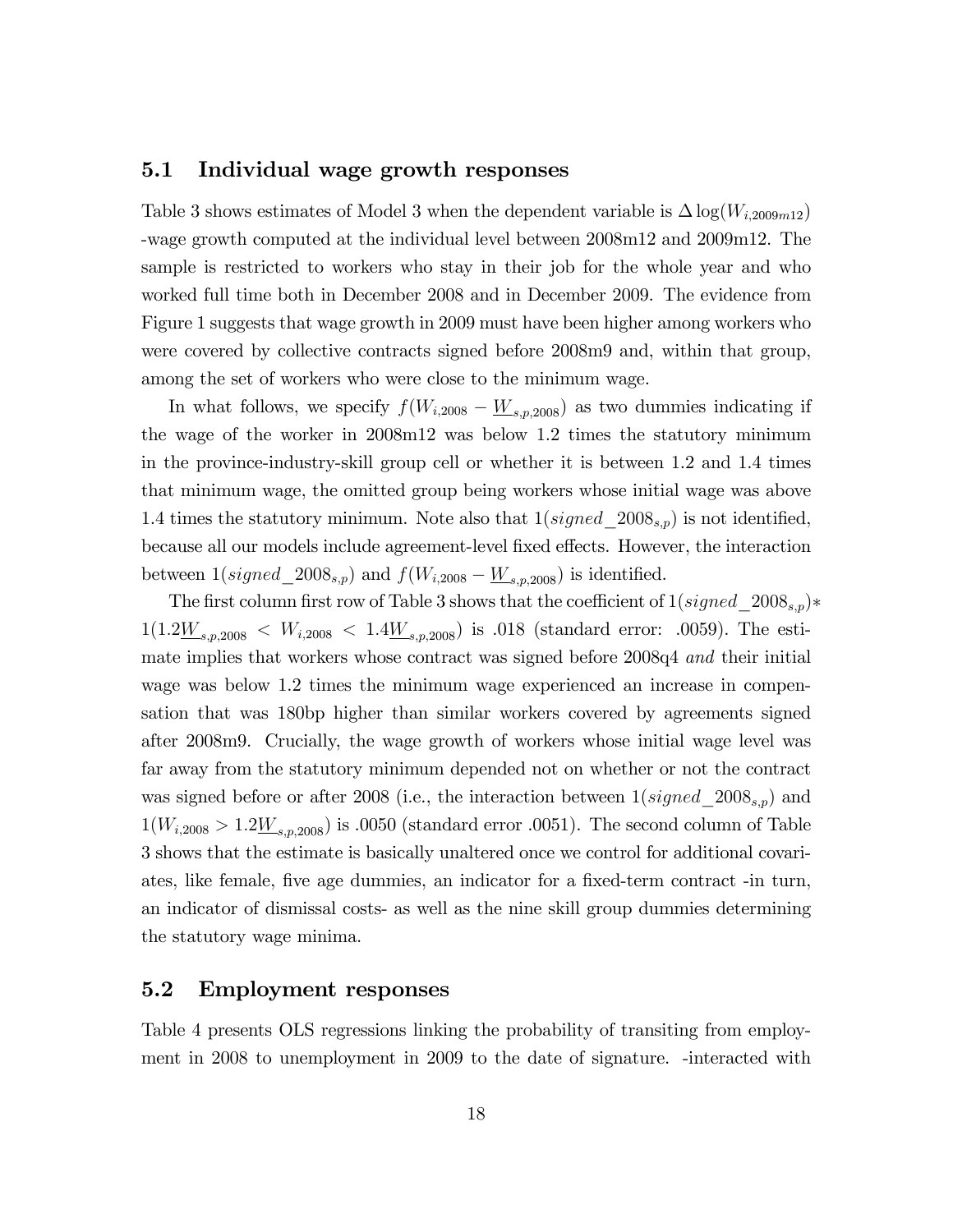distance to the statutory minimum. For each specification, we present two measures of transitions from employment to unemployment. The Örst is an indicator of job loss during 2009, defined as the event "having three months or more of unemployment during 2009 and 2010". Note that a layoff due to a high wage increase in 2009 could have happened in any moment in 2009, so if layoffs happened late in 2009, we would only observe the unemployment spell in 2010. In addition, we also use as a dependent variable an indicator of the time elapsed in unemployment, measured as the fraction of total days not worked during 2009 and 2010. While those outcomes measure the joint effect of job destruction and of subsequent job finding rates, they are also unlikely to reflect churning in the labor market -such as job-to-job movements.

Columns (1-2) present estimates of Model (3) using as a dependent variable an indicator of having spent in unemployment at least three months during the period 2009-2010 -while initially employed. The standard errors are corrected for heteroskedasticity and arbitrary correlation at the collective contract level. The pattern of the point estimates in the Örst and third row, Örst column of Table 4 suggests that within the set of workers whose wage was less than 1.2 times the statutory minimum in their collective contract, collective contract was signed before 2008q4 had a 2.7 higher percentage chance of transiting into unemployment (row 2 column 1 of Table 4). The estimate increases to a 3.3 higher chance if the wage in 2008 was below 1.1 times the statutory minimum wage -however the latter coefficient is imprecisely estimated.

On the other hand, we find little evidence of a differential date of signature effect among workers with wages in 2008 far away from the compulsory minimum. For example, for workers whose wages were above 1.2 times the collective agreement minimum wage but below 1.4 times the estimate of  $1(signed\_{2008_{s,p}})$  and  $1(1.2\underline{W}_{s,p,2008} < W_{i,2008} < 1.4\underline{W}_{s,p,2008})$  is -.003 (standard error .014)

In the third column we use as the dependent variable the fraction of days spent in non-employment. The results are similar to those in Columns 1 and 2, but much more precise. Within the set of workers whose wage in 2008 were below 1.2 times the statutory minimum wage, those whose collective contract was signed before 2008m9 spent 2.5 percent more time in unemployment during the sample period (standard error: .9 percentage points) than workers whose contract was signed afterwards. We fail to detect a statistically significant response for workers whose wage was only 1.1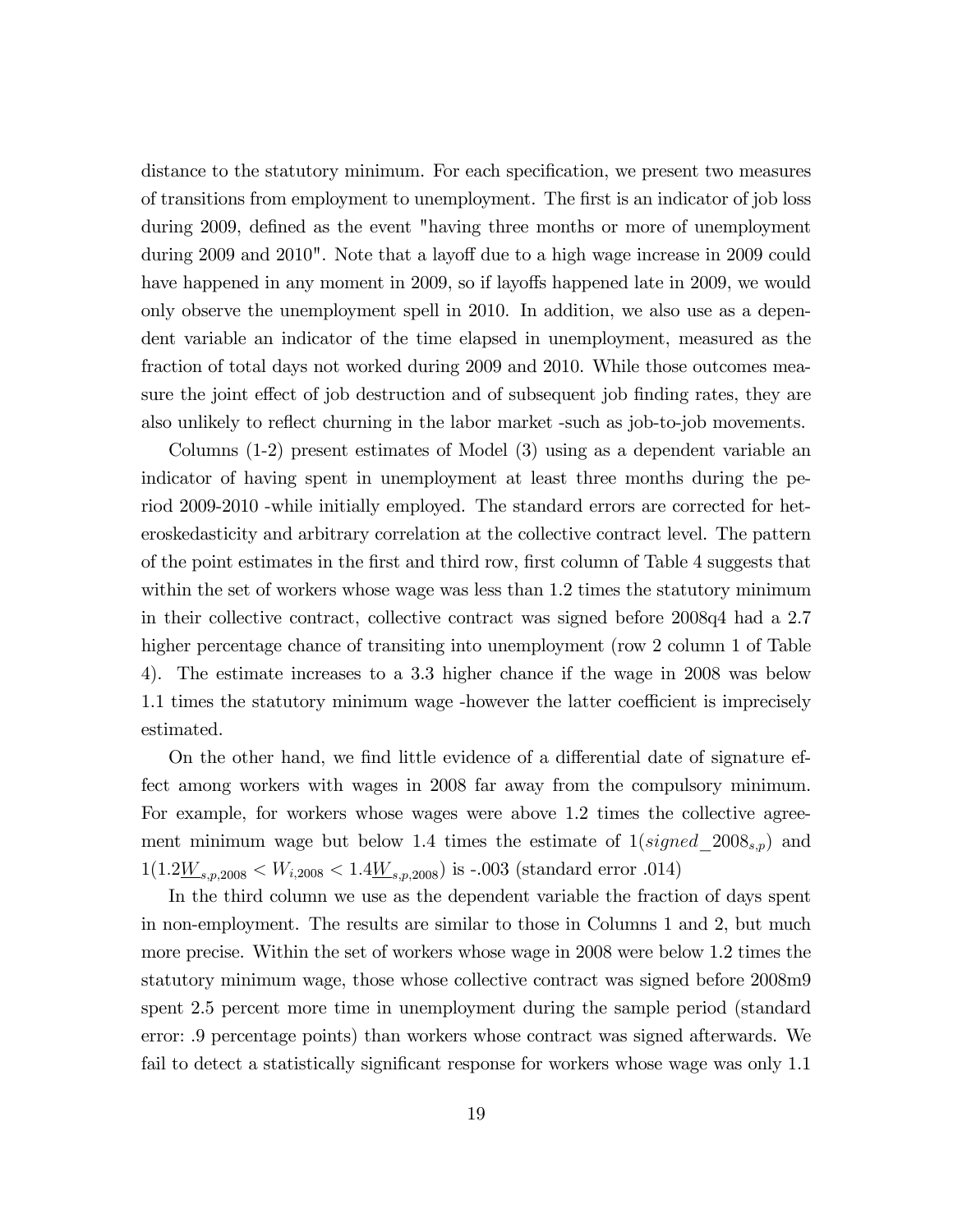times the statutory minimum

#### 5.2.1 Firm level fixed effects

Firm performance during a recession may depend on its size, financial health or its managerial skills, variables thus far omitted. The Continuous Sample of Working Histories contains an identifier that permits identifying workers in the same establishment. Under the assumption that financial health or other characteristics affect workers of the same skill group similarly, replacing the collective contract fixed effect in Model 3 by firm-skill group fixed effect would absorb the impact of such confounding factors. Namely, we run a model of the form:

$$
Y_{i,s,p} = \beta_0 + \beta_1 1(signed\_2008_{s,p}) * f(W_{i,2008} - \underline{W}_{s,p,2008}) + f(W_{i,2008} - \underline{W}_{s,p,2008}) + \mu_{f,g} + \varepsilon_{i,s,p}
$$
\n(3)

Where  $\mu_{f,g}$  is a firm - skill group fixed effect.  $\beta_1$  is again identified by comparing workers whose wage in 2008 was below 1.2 times the collective agreement industrylevel minimum wage but whose labor contract was signed before the fall of Lehman Brothers. However, and unlike Model  $(3)$ , in Model  $(4)$   $\beta_1$  is identified by comparing if those workers close to the minimum and whose collective contract was signed in "good times" had higher chances of transiting into unemployment than the average at the firm-skill group level.  $\beta_1$  is identified from the set of firms that employ multiple workers in skill-group cells - a subsample of the one that identifies  $\alpha_1$  in Model (3). The estimates are shown in Table 5 and imply a higher 4.3 pp chance of transiting into unemployment among workers whose wage was below 1.2 times the collective agreement minimum and had whose wage increase was settled before the fall of Lehman Brothers -relative to workers similarly close to the collective agreement minimum but whose collective agreement was signed afterwards.

#### 5.2.2 Impacts by industry

In Table 6 we examine differential effects by industry. The specification serves two purposes. Firstly, there are sectors where there is provincial collective bargaining, albeit in terms of wage growth it follows a national level agreement - for example, construction. Hence, even though there is within province dispersion in the date of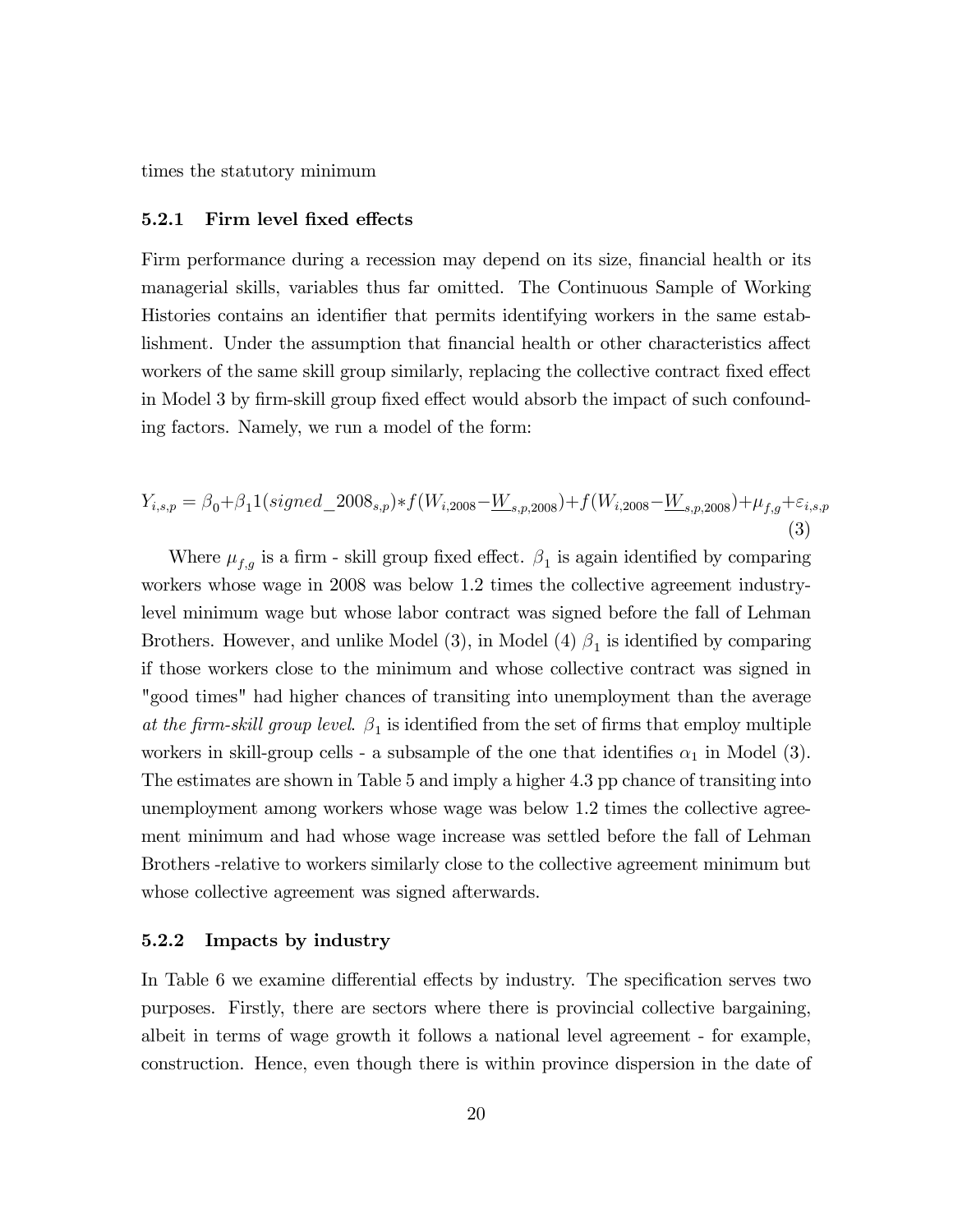signature, such dispersion affected not wage growth at the industry level, which is basically set at the national agreement.<sup>8</sup> Our main hypothesis is that dispersion in wage growth across provinces and sub-industries causes job losses. Hence, in the presence of dispersion of signature dates but absence of dispersion of wage growth should result in no differences in employment losses. The second column of Table 6 shows that the interaction of  $1(signed\_{2008s,p})$  and  $f(W_{i,2008} - W_{s,p,2008})$  is basically zero. That is a reassuring result that confirms that in the absence of province-level variation in collective agreements our specification is unable to detect differential employment losses.

Columns 3 and 4 of Table 6 present estimates in the services industry. Column 3 shows the impact on employment losses in services like retail, wholesale, food and accommodation as well as transportation. Column 4 shows employment impacts in other type of services, like personal, services to business, health and education. The effects seem confined to the first set of services, where the estimate of the interaction of  $1(signed\_2008<sub>s,p</sub>)$  and  $f(W_{i,2008} - W_{s,p,2008})$  is 2.95 percentage points (standard error: 1.3). The estimates in personal or business services, health and education are very similar in magnitude, but much more imprecisely estimated -the standard error is eight times larger than in the Food and Accommodation case. It should be noted that statutory minimum wages in those industries are less binding than in the Food and Accommodation or in the Transportation industry.

# 6 Conclusions

We present evidence for Spain during the Great Recession suggesting that both bargained wage growth and employment-to-unemployment transitions depend on the information available at the time when collective agreement were signed . The degree of widespread downward wage rigidity induced by automatic extension of provincial agreements and multi-period bargaining implies that only collective contracts signed after agents could observe large drops in aggregate activity and employment could partially adjust by reducing wage growth by 1.5%. However, firms covered by collective agreements already signed before 2009 faced a sharp drop in activity while

 $8$ There are a few collective agreements in the construction sector that do specifiv differential wage growth. However, their coverage is very low.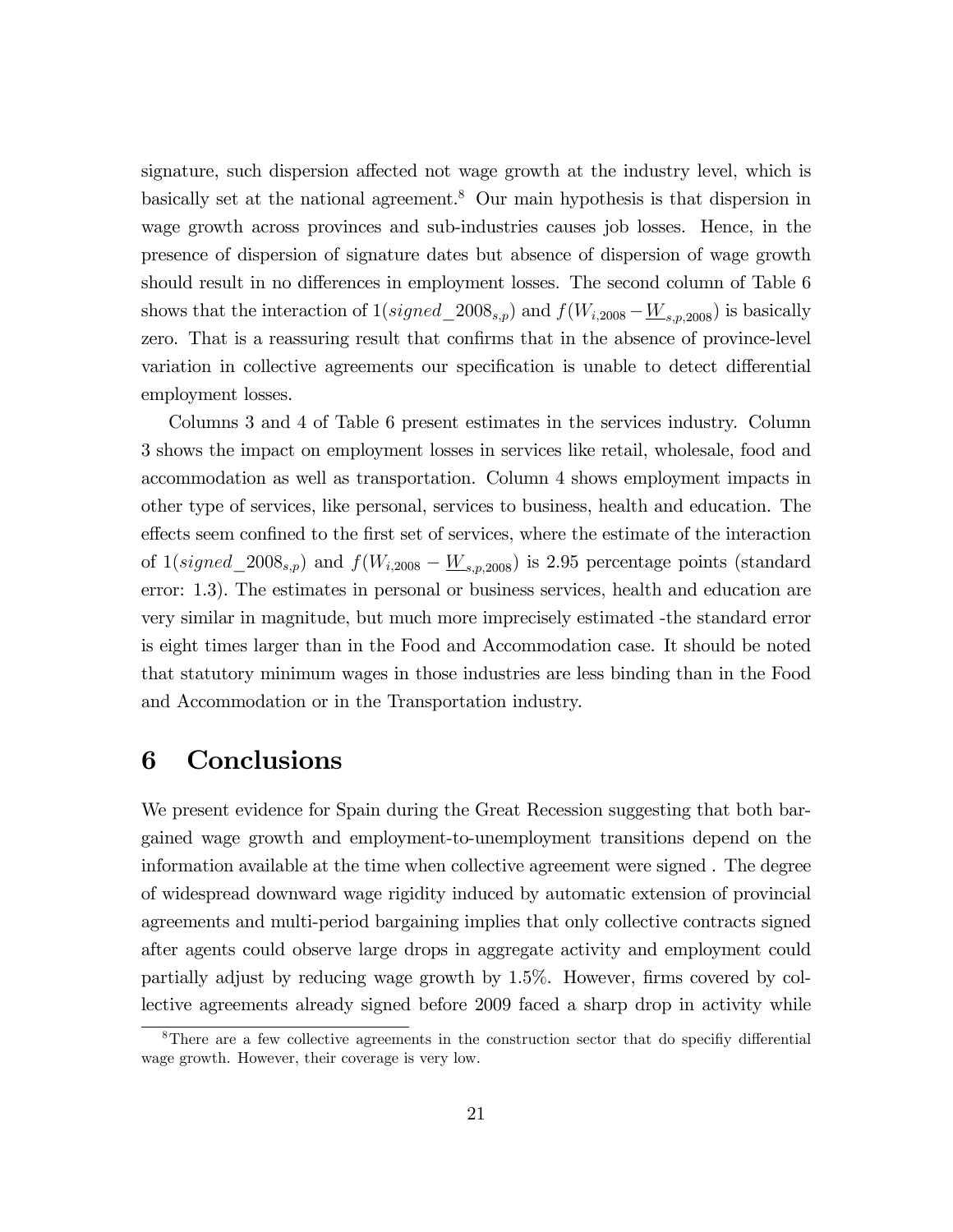experiencing increases in labor costs of about 3%. We combine information on the exact dates of collective agreements bargaining periods and longitudinal Social Security worker records to test if higher wage growth during a recession leads to higher flows from employment to unemployment.

Using a sample with matched information on Social Security records, and detailed collective agreement wage levels as of  $2008$  (prior to the recession), we find that, relative to comparable workers covered by contracts signed later in 2009, workers whose wage were close to the collective agreement floor and covered by collective contracts signed prior to September 15th 2008 (a) experienced about 2 pp higher wage growth (b) were between 2 and 4pp more likely to lose their job. The evidence suggests that the particular form of wage rigidity created for the automatic extension of provincial agreements and multiperiod bargaining had a role on the employment destruction during the 2008-2009 recession in Spain. However, further research must assess how important this source of wage rigidity was during other recessions. Furthermore, the role of downward wage rigidity on job creation is a key to assess how the labor market reacts to economic shocks. These topics are left for further research.

# 7 References (incomplete)

Altonji, Joseph G. and Paul J. Devereux (1999): "The Extent and Consequences of Downward Nominal Wage Rigidity" NBER Working Paper No. w7236

Barwell R.D. and M. Schweitzer (2007) "The Incidence of Nominal and Real Rigidities in Great Britain: 1978-98" Economic Journal Vol 117: 523-539.

Bentolila, S. and J. J. Dolado (1994): "Labour Flexibility and Wages: Lessons from Spain" Economic Policy, 18, 54-99

Bentolila, S. M. Izquierdo and J. F. Jimeno (2010): "Negociación colectiva: La gran reforma pendiente" Papeles de Economía Española 124

Bonhomme S. and L. Hospido (2012) "The Cycle of Earnings Inequality" manuscript, CEMFI

Cahuc, Pierre and Andre Zylberberg (2004): Labor Economics. Cambridge: The MIT Press

Calmforms, Lars and John Drifill, (1988): "Bargaining structure, corporatism and macroeconomic performance" Economic Policy, 3, 13-61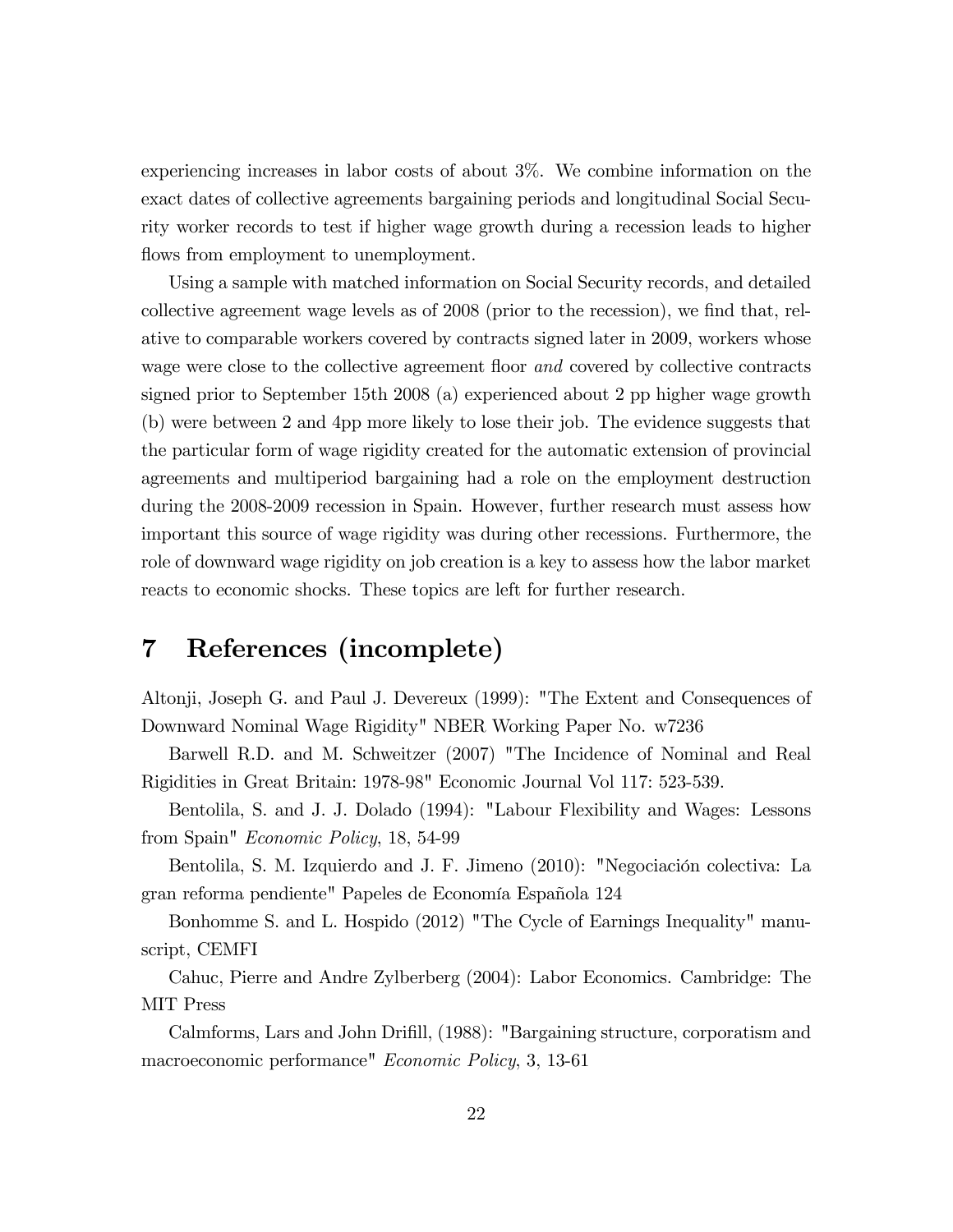Card, David (1990) "Unexpected ináation, real wages, and employment determination in union contracts" American Economic Review, September, Vol.80, No. 4: 669-688

Card, David, and Sara de la Rica (2006): "Firm-level contracting and the structure of wages in Spain" Industrial and Labor Relations Review, Vol.59, No.4 (July)

Dickens, W. E. Groshen, J. Messina, J. Turunen, L. Goette, S. Holden, M. Schweitzer and M. Ward (2006) "How Wages Change: Micro Evidence frmo the International Wage Flexibility Project" IZA WP 2487.

De la Roca, Jorge (2008): "Real wages and business cycles: Evidence from Spain using Social Security data" Master's Thesis (CEMFI)

DeVicienti F., A. Maida and Paolo Sestito (2997) "Downward Wage Rigidity in Italy: Micro Based Measures and Implications" Economic Journal 117 (November) F530-F552

Izquierdo, Mario, Esther Moral, and Alberto Urtasun (2003): "Collective bargaining in Spain: An individual data analysis" Bank of Spain Occasional Discussion Paper #0302. Madrid: Bank of Spain

Jimeno, Juan F. and Carlos Thomas (2011): "Collective Bargaining, Firm Heterogeneity and Unemployment" Bank of Spain Working Paper No. 1131

Lacuesta, Aitor, Sergio Puente and Ernesto Villanueva (2012): "The schooling response to a sustained increase in low-skill wages: Evidence from Spain 1989-2009" Working Paper n1208, Bank of Spain

Layard, Richard, Stephen Nickel and Richard Jackman (1991): Unemployment: Macroeconomic Performance and the Labour Market. Oxford University Press

Olivei, Giovanni and Silvana Tenreyro (2007): "The timing of monetary policy shocks" American Economic Review, June, Vol. 97, No. 3: 636-663

Olivei, Giovanni and Silvana Tenreyro (2010) "Wage setting patterns and monetary policy: International evidence" Journal of Monetary Economics, Volume 57, Issue 7, October. Pages 785-802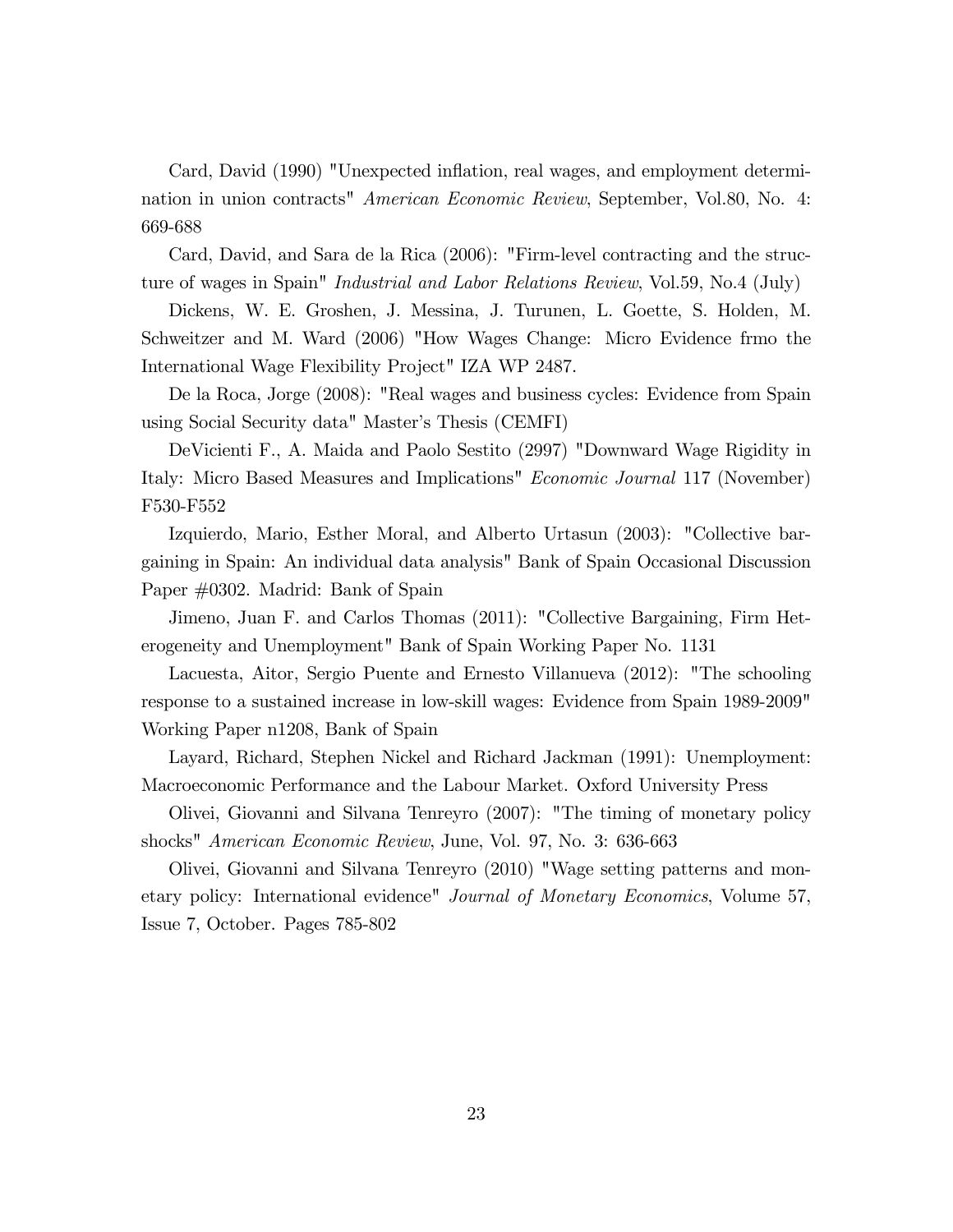|                                                                    |             | Contract signed | Net of industry $\&$ |            |                |
|--------------------------------------------------------------------|-------------|-----------------|----------------------|------------|----------------|
|                                                                    | Full sample | prior to 2008m9 | after 2008m9         | Difference | province       |
| Agriculture, manufacturing, utilities                              | 15.9        | 14.9            | 17.2                 | $-2.3$     |                |
| Construction                                                       | 41.1        | 59.0            | 21.2                 | 37.8       |                |
| Trade, food & accomodation, transp.                                | 26.4        | 20.7            | 32.8                 | $-12.1$    |                |
| Services to businesses, health and educ.                           | 16.4        | 5.3             | 28.8                 | $-23.5$    |                |
| Multi-year                                                         | 88.2        | 100             | 75.1                 | 24.9       |                |
| <b>Escalation clause</b>                                           | 64.3        | 82.2            | 44.2                 |            |                |
| Wage growth 2009 -agreement.                                       | 2.60        | 3.10            | 1.86                 | 1.24       |                |
| [mean]                                                             | (1.20)      | (.96)           | (1.15)               |            |                |
| Wage growth 2009 -agreement.<br>[median]<br>Worker characteristics | 2.9         | 3.5             | 1.5                  | 2.00       |                |
| Age                                                                | 37.76       | 37.75           | 37.80                | $-.05$     | $-.27$         |
|                                                                    | (10.5)      | (10.6)          | (10.4)               |            | (.12)          |
| High skill (college)                                               | 12.5        | 9.4             | 17.1                 | $-7.7$     | .6<br>(.4)     |
| Mid-skill                                                          | 19.2        | 14.6            | 26.1                 | $-11.5$    | $-1.2$<br>(.5) |
| Low skill                                                          | 68.2        | 76.0            | 56.1                 | 19.9       | 0.6<br>(0.6)   |
| Fixed-term contract                                                | 29.7        | 34.3            | 22.8                 | 11.5       | .9             |
|                                                                    |             |                 |                      |            | (.7)           |
| Sample size                                                        | 93990       | 55858           | 38132                |            |                |

### **Table 1: Summary statistics, by year of signature**

Characteristics of the matched sample of Social Security records with collective agreements.signed between 2007m10 and 2010m12. Each worker contributes one observation. Worker characteristics refer to 2007m12, and agreement characteristics are those set for 2009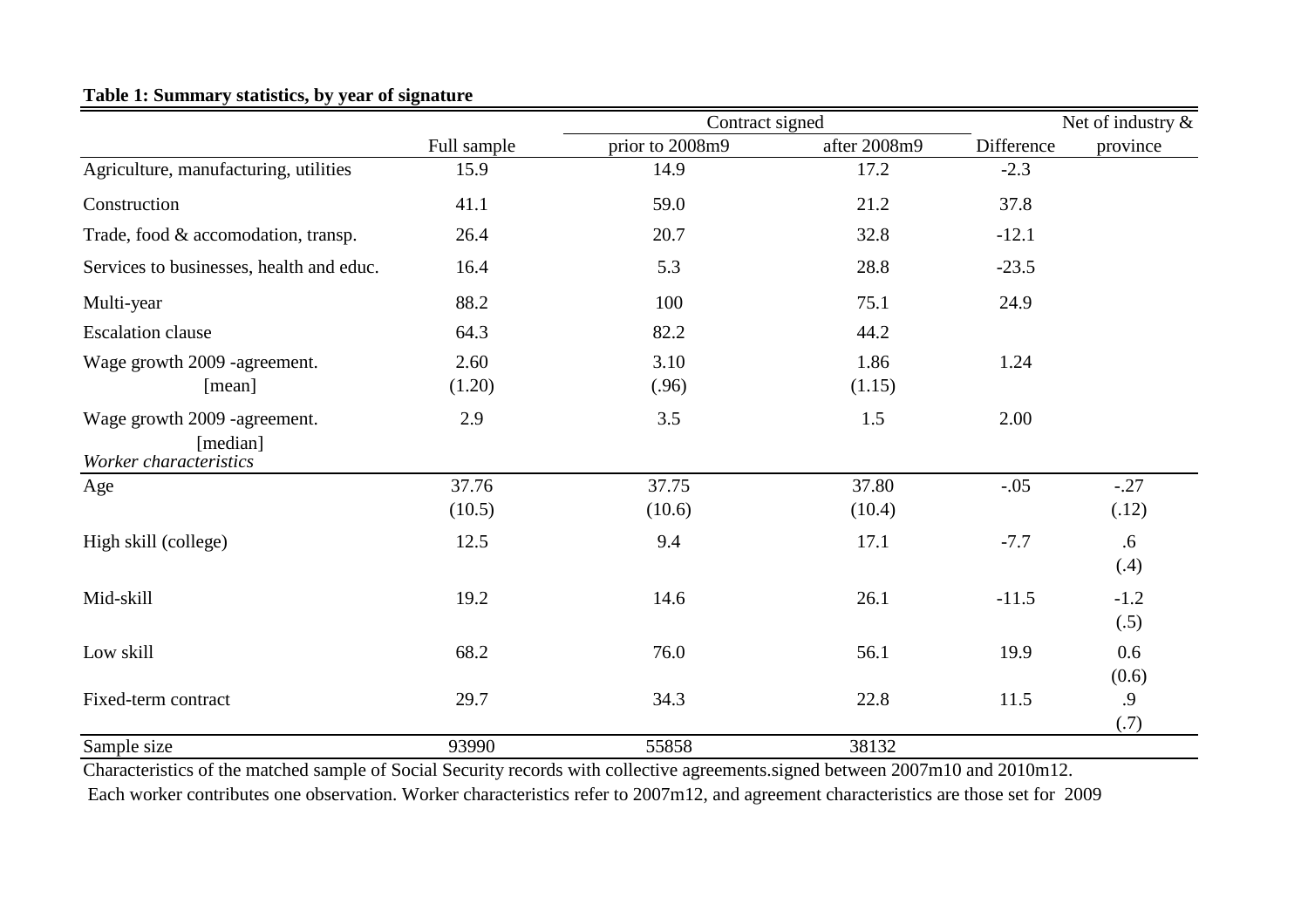|                                               |                | Contract signed |                |
|-----------------------------------------------|----------------|-----------------|----------------|
|                                               | Full sample    | prior to 2008m9 | after 2008m9   |
| Agriculture, manufacturing, utilities         | .11            | .09             | .12            |
| Construction                                  | .32            | .62             | .15            |
| Trade, food & accomodation, transp.           | .35            | .25             | .38            |
| Services to businesses, health and educ.      | .22            | .02             | .35            |
| Multi-year                                    | .89            | 1               | .82            |
| <b>Escalation</b> clause                      | .56            | .89             | .36            |
| Wage growth 2009 -agreement.<br>mean $(S.D.)$ | 2.41<br>(1.29) | 3.55<br>(.82)   | 1.73<br>(.102) |
| Worker characteristics                        |                |                 |                |
| Age                                           | 37.6           | 37.5            | 37.6           |
| High skill (college)                          | .17            | .105            | .22            |
| Mid-skill                                     | .20            | .18             | .25            |
| Low skill                                     | .60            | .69             | .37            |
| Fixed-term contract                           | .11            | .11             | .11            |
| (Wage08m12-Minwage)/Minwage                   | .635           | .45             | .75            |
| Female                                        | .32            | .20             | .39            |
| Sample size                                   | 38434          | 14282           | 24152          |

### **Table 2 Summary statistics, by year of signature. Sample with wage levels**

Source: Matched Social Security-Census of Collective Agreements sample with information on wage levels in the collective agreement. The sample contains Social Security records with collective agreements signed between 2007m10 and 2010m12 and information on wage floors Each worker contributes one observation. Worker characteristics refer to 2007m12, and agreement characteristics are those set for 2009. (Wage08m12-Minwage)/Minwage is the distance between the wage in 2008m12 and the collective agreement minimum for the skill group as of 2008m12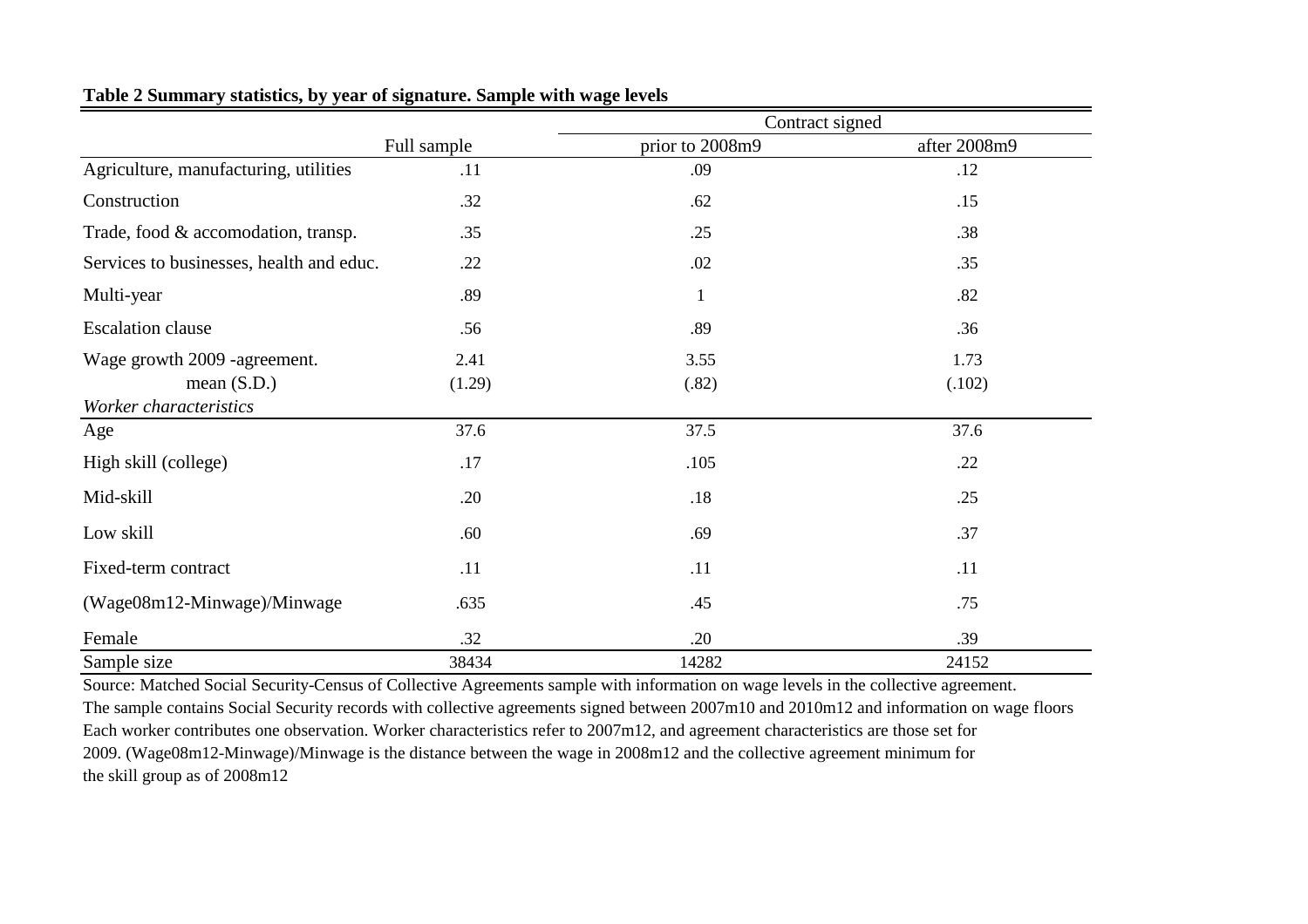|                                                                   | No covariates | Covariates |
|-------------------------------------------------------------------|---------------|------------|
|                                                                   | (1)           | (2)        |
| Contract signed before 2008q4 *                                   | .0179         | .0185      |
| $(min_{\text{wage}}<$ wage $2008 < 1.20$ *min $_{\text{wage}}$ )  | (.0059)       | (.0058)    |
| Contract signed before 2008q4 *                                   | .0050         | .0051      |
| $(1.2*min_{\text{wage}}<\text{wage }2008<1.40*min_{\text{wage}})$ | (.0051)       | (.0051)    |
| Wage in 2008 between min_wage and                                 | .0508         | .0526      |
| 1.2 times minimum wage                                            | (.0034)       | (.0036)    |
| Wage in 2008 between 1.2 times min_wage and                       | .0392         | .0403      |
| 1.4 times minimum wage                                            | (.0025)       | (.0026)    |
| Constant                                                          | $-.0112$      | .00075     |
|                                                                   | (.0013)       | (.0044)    |
| Indicator of skill level                                          | no            | yes        |
| Collective contract fixed-effect                                  | yes           | yes        |
| Number of observations:                                           |               | 34878      |
| R-squared                                                         | .0644         | .0675      |

**Table 3: Actual wage growth 2008-2009 by date of signature and distance to contract-specific minimum wage**

Covariates in 2nd column: 5 age dummies, type of labor contract and an indicator of female worker Sample of stayers in their 2008m12 job. Standard errors clustered at province-industry cell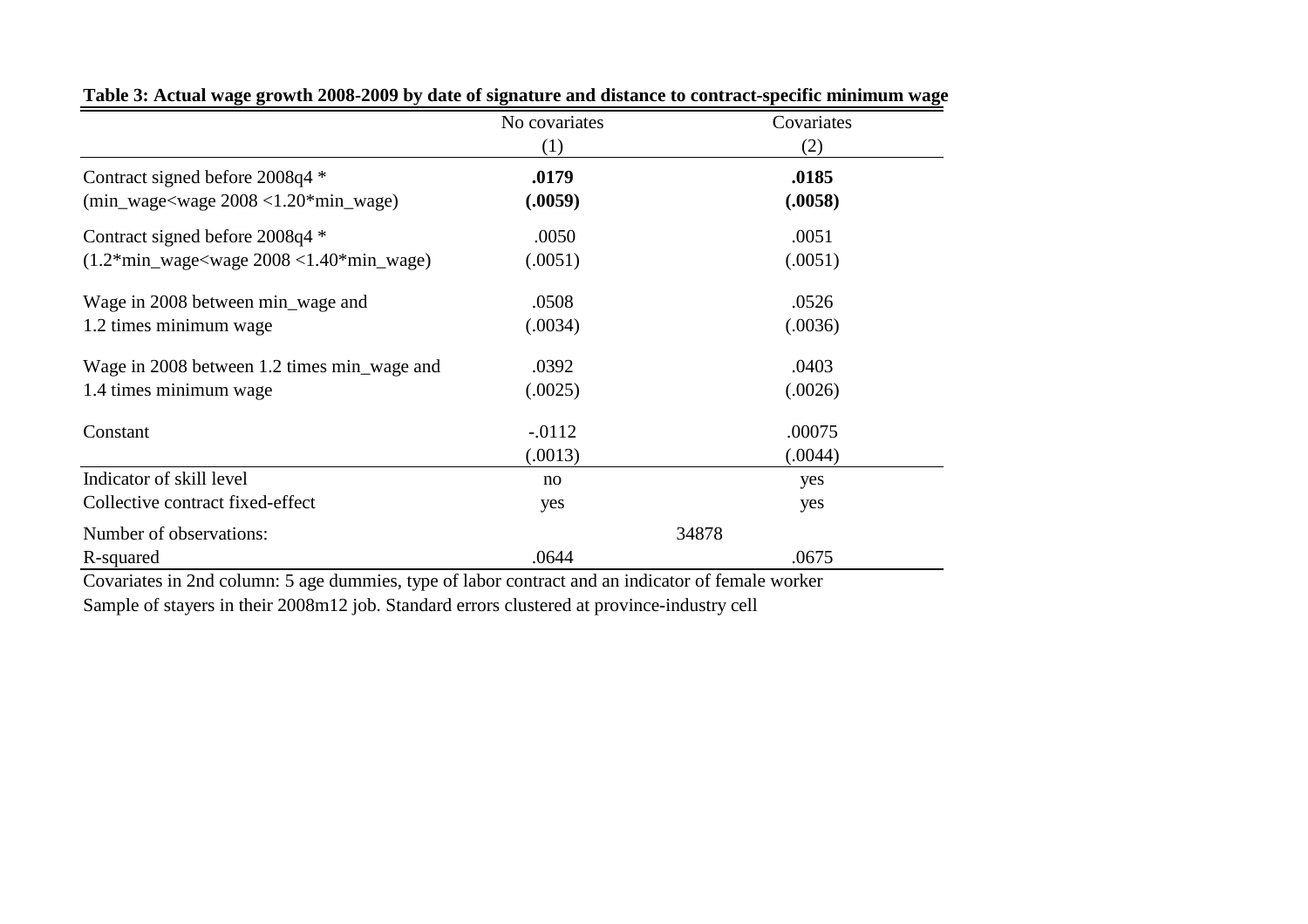| Dependent variable:                                                  | $1(90 + days in U 2009-2010)$ |          |                         | Days in U 2009-2010/730 |  |  |
|----------------------------------------------------------------------|-------------------------------|----------|-------------------------|-------------------------|--|--|
|                                                                      | Basic set covariates          | Full set | Basic set of covariates | Full set                |  |  |
|                                                                      | (1)                           | (2)      | (3)                     | (4)                     |  |  |
| Signed before 2008m9 *                                               | .0331                         | .034     | .0181                   | .0185                   |  |  |
| $(min_{\text{wage}} < \text{wage} < 1.10 \text{ min}_{\text{wage}})$ | (.022)                        | (.022)   | (.0129)                 | (.0129)                 |  |  |
| Signed before $2008m9*$                                              | .0272                         | .0281    | .0248                   | .0251                   |  |  |
| $(1.10 \text{ min\_wage} < \text{wage} < 1.20 \text{ min\_wage})$    | (.0164)                       | (.0165)  | (.009)                  | (.0094)                 |  |  |
| Signed before $2008m9*$                                              | $-.003$                       | .0054    | .003                    | .0036                   |  |  |
| $(1.20 \text{ min\_wage} < \text{wage} < 1.40 \text{ min\_wage})$    | (.0139)                       | (.0073)  | (.007)                  | (.0075)                 |  |  |
| Min_wage <wage <math="">2008 &lt; 1.10 min_wage</wage>               | .112                          | .105     | .058                    | .055                    |  |  |
|                                                                      | (.017)                        | (.017)   | (.009)                  | (.010)                  |  |  |
| 1.1 Min_wage <wage <math="">2008 &lt; 1.20 min_wage</wage>           | .095                          | .089     | .045                    | .0433                   |  |  |
|                                                                      | (.0087)                       | (.0089)  | (.005)                  | (.005)                  |  |  |
| 1.20 Min_wage <wage <math="">2008 &lt; 1.40 min_wage</wage>          | .058                          | .053     | .028                    | .023                    |  |  |
|                                                                      | (.0091)                       | (.0091)  | (.005)                  | (.0047)                 |  |  |
| Constant                                                             | .146                          | .153     | .078                    | .076                    |  |  |
|                                                                      | (.007)                        | (.0150)  | (.003)                  | (.008)                  |  |  |
| Collective contract fixed effect                                     | yes                           | yes      | yes                     | yes                     |  |  |
| Number of observations (contracts):                                  |                               |          | 38434 (551)             |                         |  |  |
| R-squared                                                            | .104                          | .106     | .0969                   | .0978                   |  |  |

**Table 4: The response of the probability of not working in 2009-2010 to date of contract signature x distance to wage minimum**

The Table shows coefficients of a regression of the dependent variable is either a dummy indicating if the worker did not work for than 3 months in 2009-2010 or the actual share of days not worked during that period. The regressors are dummies indicating the distance between the monthly wage of the worker in 2008m12 and the minimum statutory wage in the province - industry - skill group. The omitted group are workers whose wage in 2008m12 was at least 1.4 times the statutory minimum wage. The coefficient of interest is the interaction of the distance to the statutory wage and the date of signature of the contract. . All regressors include 551 separate intercepts for each contract The basic list of covariates include 9 dummies with the skill group of the worker and a dummy for a fixed-term labor contract. The extended set of covariates adds 5 age dummies, and an indicator of female worker. Standard errors clustered across contracts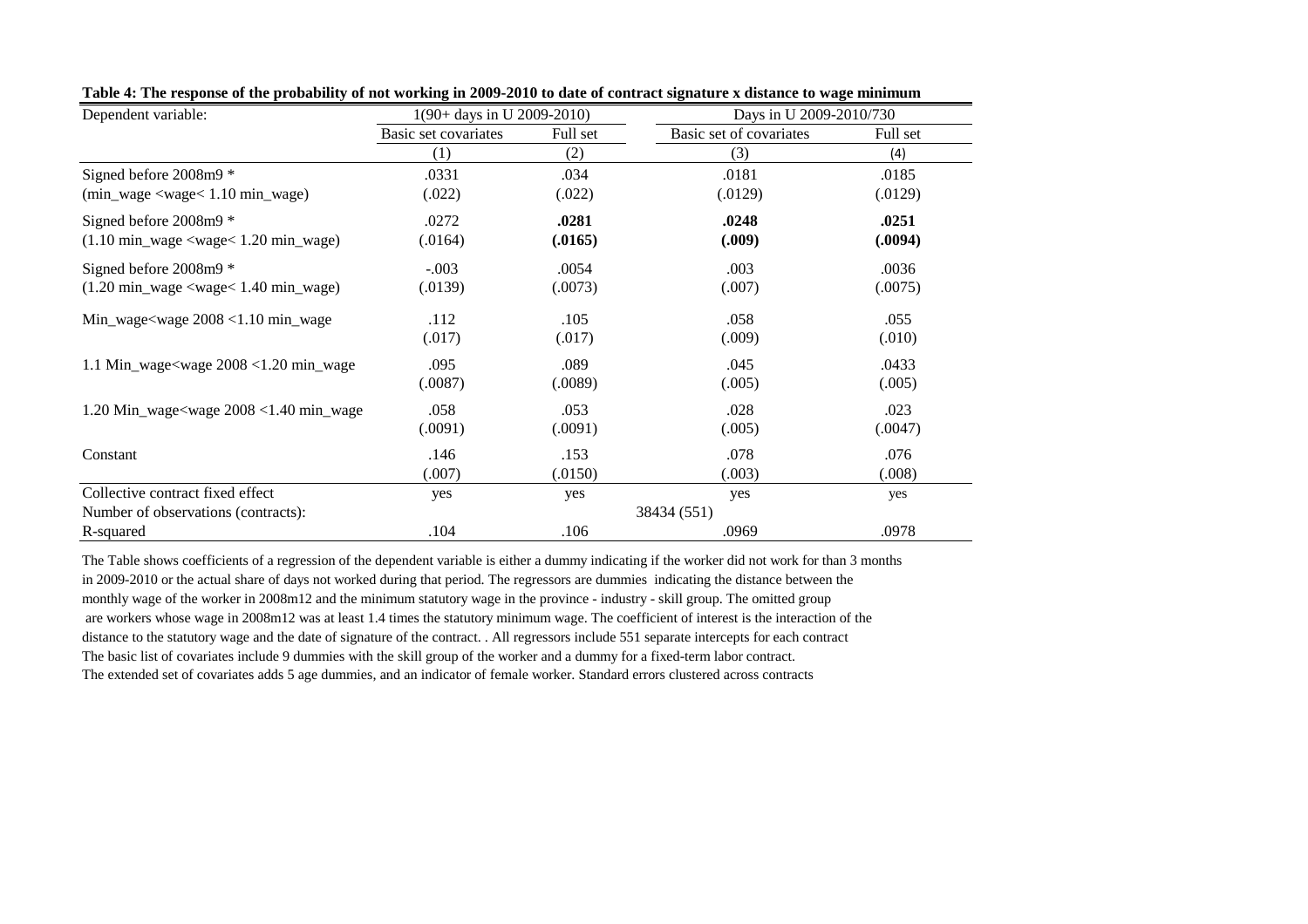| Dependent variable:                      | (Days not worked in 2009-2010) / 730 |          |        |
|------------------------------------------|--------------------------------------|----------|--------|
|                                          | (1)                                  | (2)      | (3)    |
| Signed before 2008q4 *                   | .022                                 | .012     | .043   |
| (20pp above agreement minimum)           | (.009)                               | (.009)   | (.019) |
| Signed before $2008q4$ *                 | .0035                                | $-.0035$ | .0073  |
| $(20pp \leq \text{wage} \leq 40pp)$      | (.0075)                              | (.0076)  | (.016) |
| Wage in 2008                             | .048                                 | .0499    | .044   |
| 20 pp above agreement minimum            | (.0073)                              | (.0056)  | (.016) |
| Wage in 2008                             | .0264                                | .0276    | .0275  |
| 20-40pp above agreement minimum          | (.0077)                              | (.0051)  | (.010) |
| Constant                                 | .076                                 | .085     | .0739  |
|                                          | (.008)                               | (.0072)  | (.018) |
| Collective contract fixed effect:        | yes                                  | yes      | yes    |
| Indicator of skill level                 | yes                                  | --       | --     |
| Collective contract x group fixed effect |                                      | yes      |        |
| Firm x group fixed effect                |                                      |          | yes    |
| Number of observations:                  |                                      | 38384    |        |
| R-squared                                | .17                                  | .172     | .782   |

#### **Table 5: The response of days not worked in 2009-2010 within province - industry -group cells and within firms**

The Table shows coefficients of a regression of the dependent variable is either a dummy indicating the share of days not worked during that period. The regressors are dummies indicating the distance between the monthly wage of the worker in 2008m12 and the minimum statutory wage in the province - industry - skill group. The omitted group are workers whose wage in 2008m12 was at least 1.4 times the statutory minimum wage. The coefficient of interest is the interaction of the distance to the statutory wage and the date of signature of the contract. Column 1 includes 551 separate intercepts for each contract Column 2 includes province x industry x skill group fixed effects and Column 3 includes firm x skill group fixed effects.All models include 9 dummies with the skill group of the worker, a dummy for a fixed-term labor contract. 5 age dummies, and an indicator of female worker. Standard errors clustered across contracts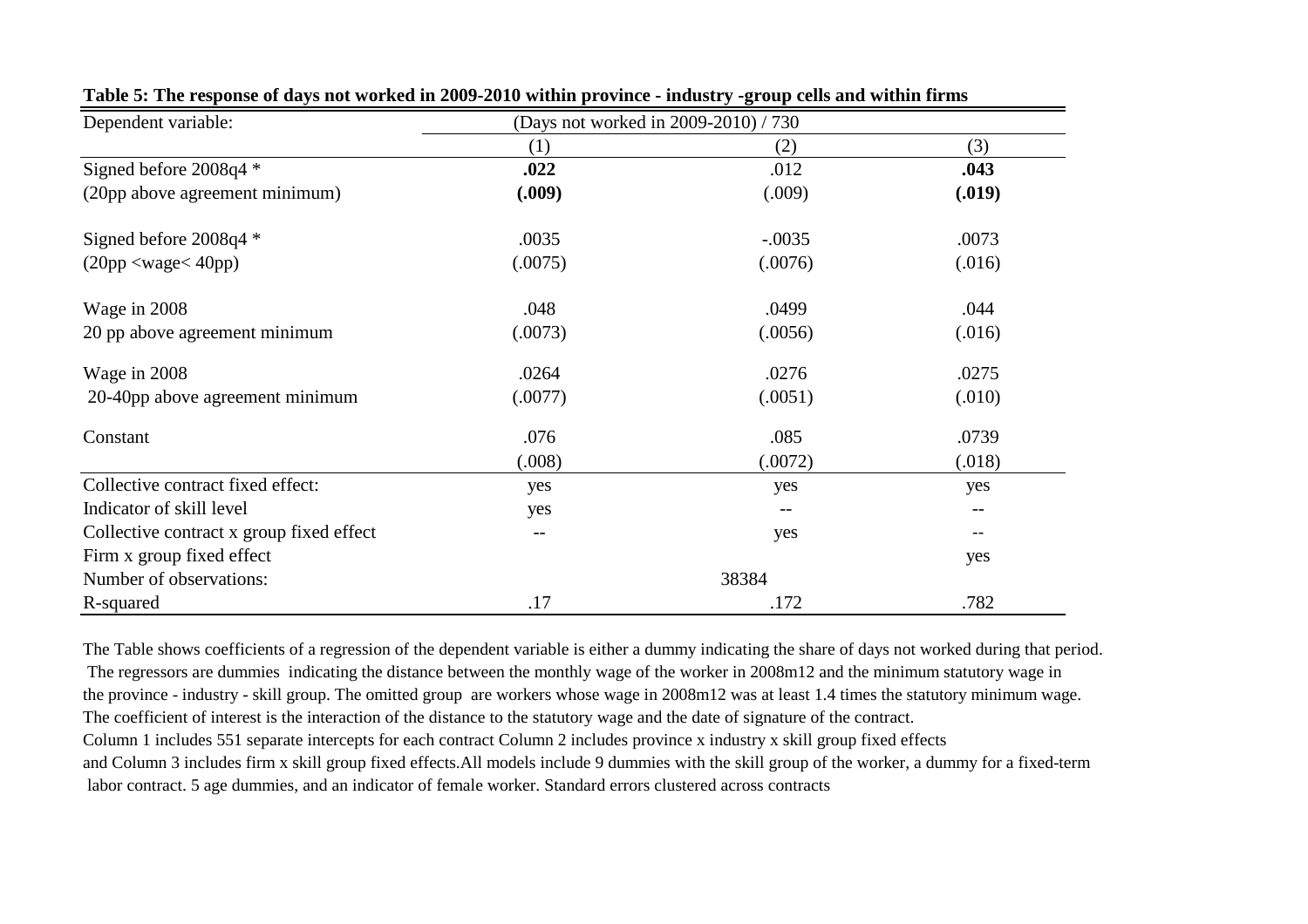| Dependent variable: 1 if more than 90 days not worked between 2009 and 2010 |               |              |              |              |  |  |
|-----------------------------------------------------------------------------|---------------|--------------|--------------|--------------|--|--|
|                                                                             | Manufacturing | Construction | Services (a) | Services (b) |  |  |
|                                                                             | (1)           | (2)          | (3)          | (4)          |  |  |
| Signed before 2008q4 *                                                      | $-.0871$      | .0015        | .0295        | .030         |  |  |
| (20pp above minimum)                                                        | (.0489)       | (.0103)      | (.0127)      | (.092)       |  |  |
| Signed before $2008q4$ *                                                    | .0189         | .0015        | $-.0000$     | .0676        |  |  |
| $(20pp \leq \text{wage} \leq 40pp)$                                         | (.0312)       | (.0175)      | (.010)       | (.0406)      |  |  |
| Wage in 2008                                                                | .133          | $-.0259$     | .0386        | .1076        |  |  |
| 20 pp above minimum                                                         | (.0281)       | (.0240)      | (.0069)      | (.0246)      |  |  |
| Wage in 2008                                                                | .0685         | .0624        | .0337        | .020         |  |  |
| 20-40pp above minimum                                                       | (.0207)       | (.0188)      | (.0083)      | (.0135)      |  |  |
| Constant                                                                    | .13           | .172         | .054         | .144         |  |  |
|                                                                             | (.04)         | (.035)       | (.011)       | (.029)       |  |  |
| Indicator of skill level                                                    | yes           | yes          | yes          | yes          |  |  |
| Province-industry fixed effect                                              | yes           | yes          | yes          | yes          |  |  |
| Number of observations:                                                     | 4693          | 14791        | 14630        | 10130        |  |  |
| R-squared                                                                   | .130          | .123         | .073         | .0722        |  |  |

## **Table 6: The response of days not worked, by industry 2009-2010**

See notes to Table 5.

(a) Retail, Wholesale, Food and Accommodation and Transportation (b) Personal and business services, health, education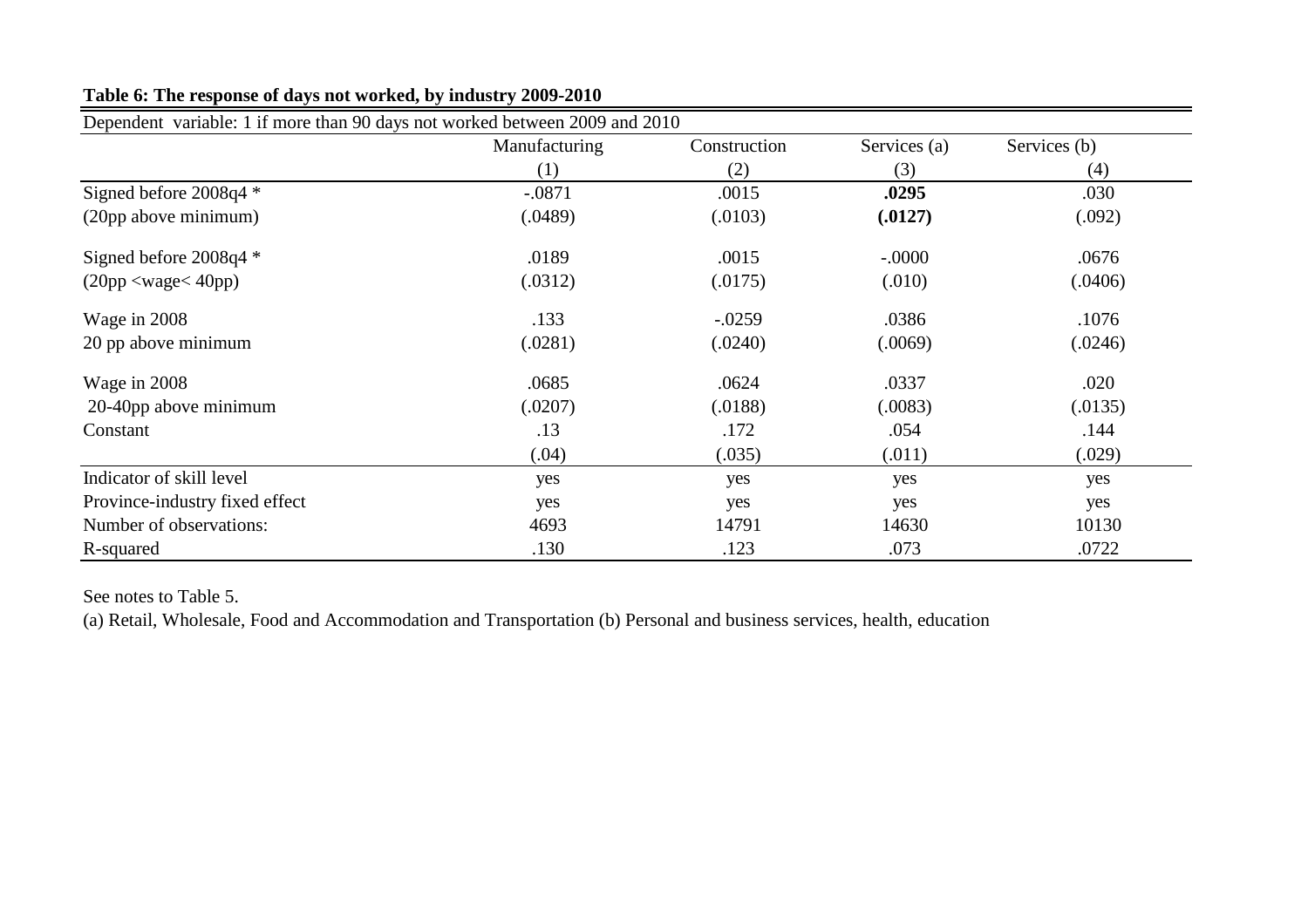

The graph shows quarter dummies of a regression where:

(a) The dependent variable is agreed wage growth for 2009 (in basis points)

(b) Quarter of contract signature dummies between 2008q1 and 2010q2, 2007q4 omitted.

(c) The covariates are 49 province dummies and 141 industry dummies

Standard errors permit arbitrary correlation at the province-industry cell.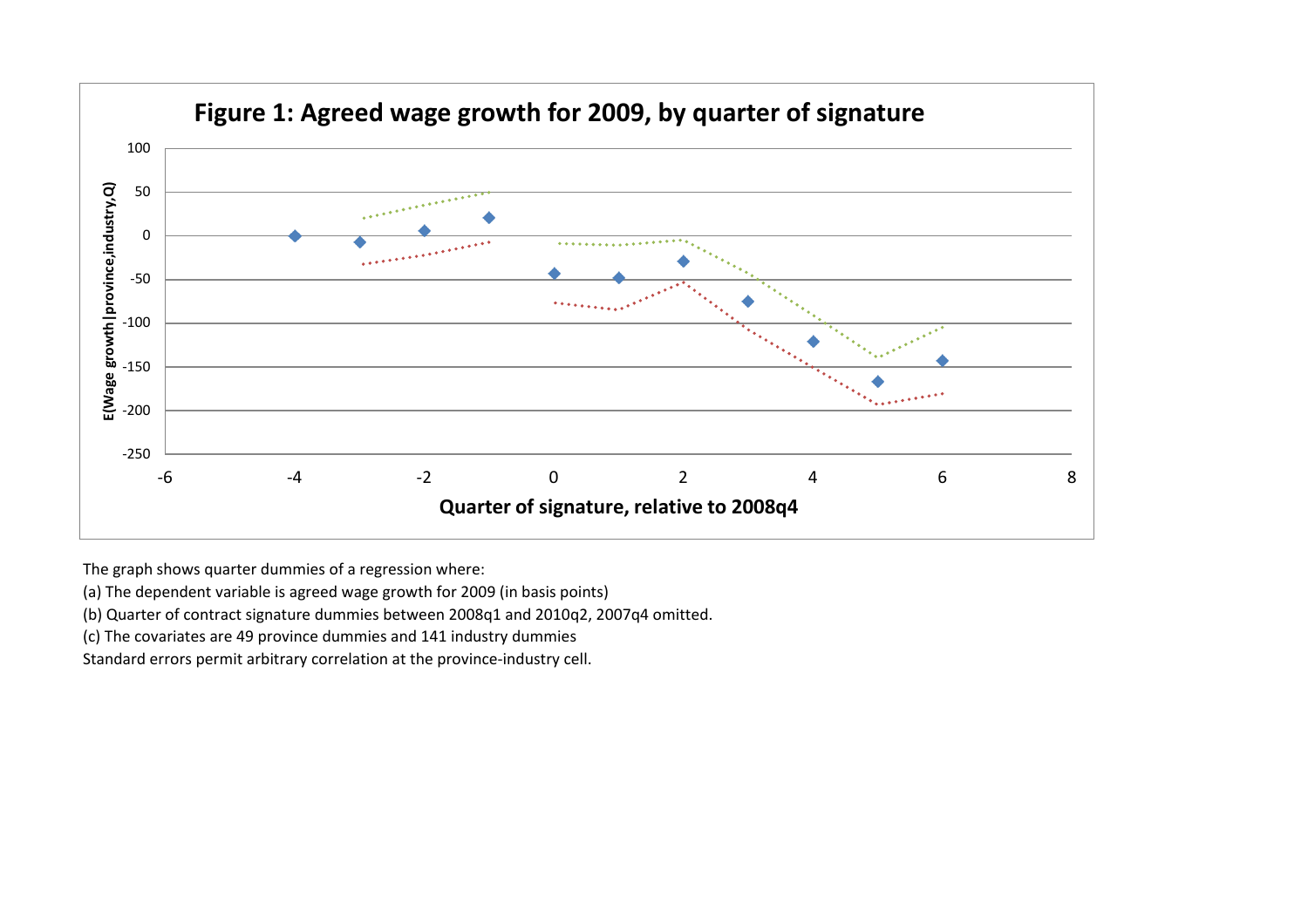

### **Figure 2: Histogram of monthly wages (2008m12) in selected provinces -Valencia and Granada**

The Figures display histograms of monthly wages in Food and Accommodation as of 2008 in two provinces, Valencia and Granada. The Food and Accommodation agreement in Valencia was signed in 2007, and it set a 5% wage increase. That in Granada was signed in 2010, after expiring in 2009, and the agreed wage increase was below 1%.

There are two vertical lines in each Figure.

The line in the left represents the minimum statutory wage for waiters in 2008 in each province. The second one is the statutory minimum wage in 2009 (not visible in Granada, as it coincides with that in 2008)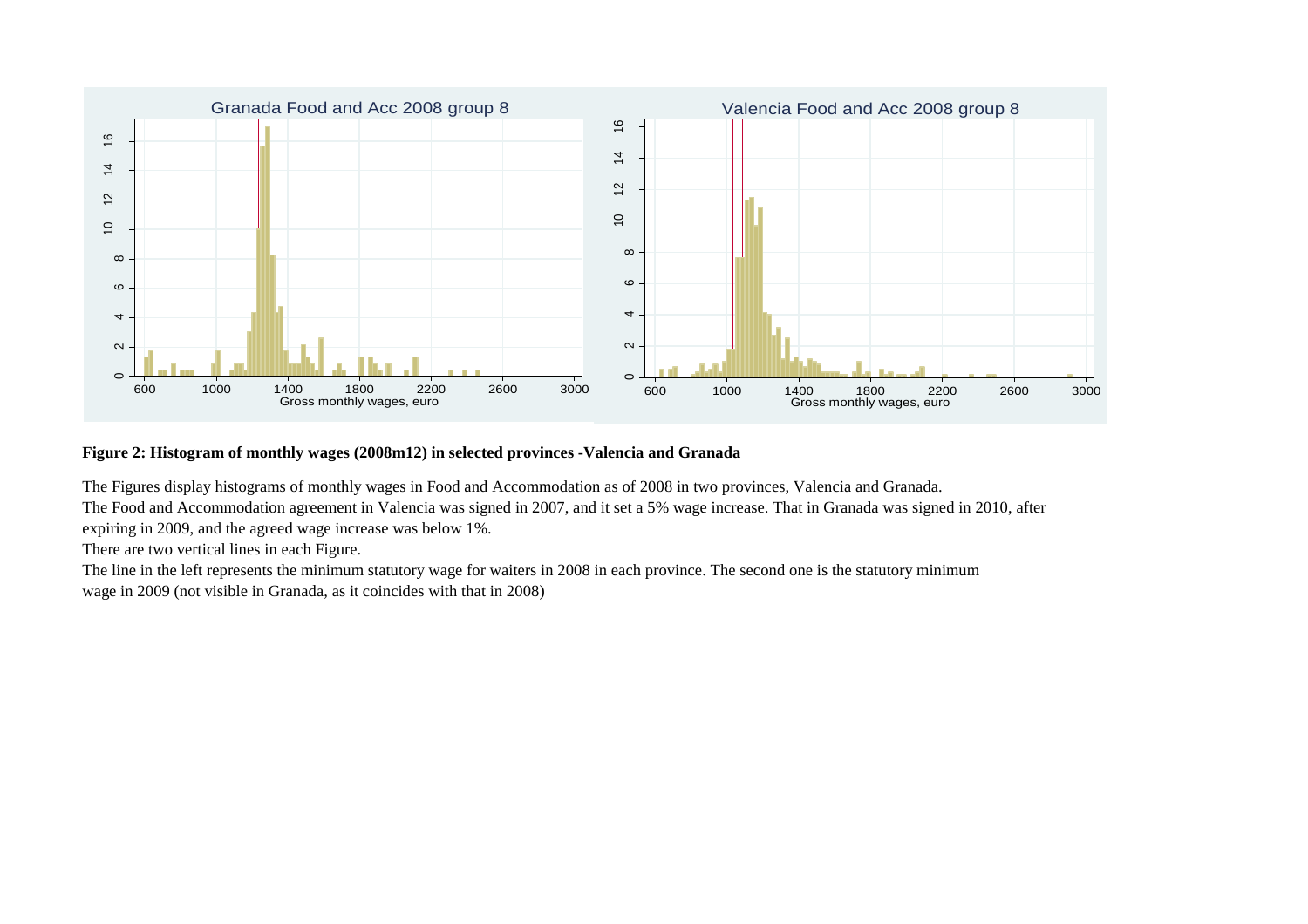#### TABLA DE RETRIBUCIONES BRUTAS DEL CONVENIO DE LA CONSTRUCCIÓN Y OBRAS PÚBLICAS DE NAVARRA

| <b>NIVELES</b>                | <b>SALARIO</b><br><b>BASE</b> | COMPL.<br><b>CONVENIO</b> | <b>PLUS</b><br><b>EXTRASAL.</b> | TOTAL<br>MES | <b>JULIO</b> | <b>NAVIDAD</b> | <b>VACACIONES</b> | <b>TOTAL</b><br><b>ANUAL</b> |
|-------------------------------|-------------------------------|---------------------------|---------------------------------|--------------|--------------|----------------|-------------------|------------------------------|
| Il Titulado Superior          | 2.102,35                      | 555,97                    | 65,54                           | 2.723,86     | 3.467,27     | 3.467,27       | 3.467,27          | 40.364,27                    |
| III Titulado Medio            | 1.725,24                      | 467,14                    | 65,54                           | 2.257,92     | 2.873,88     | 2.873,88       | 2.873,88          | 33.458,76                    |
| IV Encargado General          | 1.670,51                      | 453,53                    | 65,54                           | 2.189,58     | 2.795,09     | 2.795,09       | 2.795,09          | 32.470,65                    |
| V Jefe Admon. 2. <sup>a</sup> | 1.498,57                      | 410,43                    | 65,54                           | 1.974,54     | 2.519,81     | 2.519,81       | 2.519,81          | 29.279,37                    |
| VI Delineante 1.ª             | 1.285,55                      | 357,97                    | 65,54                           | 1.709,06     | 2.179,21     | 2.179,21       | 2.179,21          | 25.337,29                    |
| <b>VII Capataz</b>            | 1.262,40                      | 355,72                    | 65,54                           | 1.683,66     | 2.144,91     | 2.144,91       | 2.144,91          | 24.954,99                    |
| VIII Oficial 1.ª              | 1.234,36                      | 358,33                    | 65,54                           | 1.658,23     | 2.110,66     | 2.110,66       | 2.110,66          | 24.572,51                    |
| IX Oficial $2a$               | 1.085,89                      | 326,52                    | 65,54                           | 1.477,95     | 1.878,53     | 1.878,53       | 1.878,53          | 21.893,04                    |
| X Especialista                | 1.022,26                      | 315,92                    | 65,54                           | 1.403,72     | 1.782,02     | 1.782,02       | 1.782,02          | 20.786,98                    |
| XI Peón Especializado         | 1.004,83                      | 317,78                    | 65,54                           | 1.388,15     | 1.760,69     | 1.760,69       | 1.760,69          | 20.551,72                    |
| XII Peón Ordinario            | 969,67                        | 313,00                    | 65,54                           | 1.348,21     | 1.708,38     | 1.708,38       | 1.708,38          | 19.955,45                    |
| XIII Aspirante Admon.         | 689,31                        | 222,80                    | 65,54                           | 977,65       | 1.239,23     | 1.239,23       | 1.239,23          | 14.471,84                    |
| <b>XIV Aprendices:</b>        |                               |                           |                                 |              |              |                |                   |                              |
| De 16 y 17 años: 1.er año     | 597,24                        | 179,58                    | 65,54                           | 842,36       | 1.033,19     | 1.033,19       | 1.033,19          | 12.365,53                    |
| De 16 y 17 años: 2.º año      | 651,53                        | 195,91                    | 65,54                           | 912,98       | 1.127,12     | 1.127,12       | 1.127,12          | 13.424,14                    |
| De 18 a 21 años: 1.er año     | 705,83                        | 212,24                    | 65,54                           | 983,61       | 1.221,05     | 1.221,05       | 1.221,05          | 14.482,86                    |
| De 18 a 21 años: 2.º año      | 760,12                        | 228,56                    | 65,54                           | 1.054,22     | 1.314,97     | 1.314,97       | 1.314,97          | 15.541,33                    |

Revisión salarial. Efectos: 1-1-2010 a 31-12-2010. Incremento: 4,5%

#### **Figure A.1. An example of collective agreement: construction in Navarre**

Each of the entries in the Table spells a statutory minimum wage (in euros) for different wage concepts (columns).The rows in the first column represent skill levels, from top (college graduates) to bottom (laborers). The last four rows represent four types of apprenticeship, depending on age and seniority.

The columns represent different wage concepts, including the base monthly wage (first column), and a series of complements, including Chistmas and Summer bonuses. The last column represents a minimum yearly wage by skill group.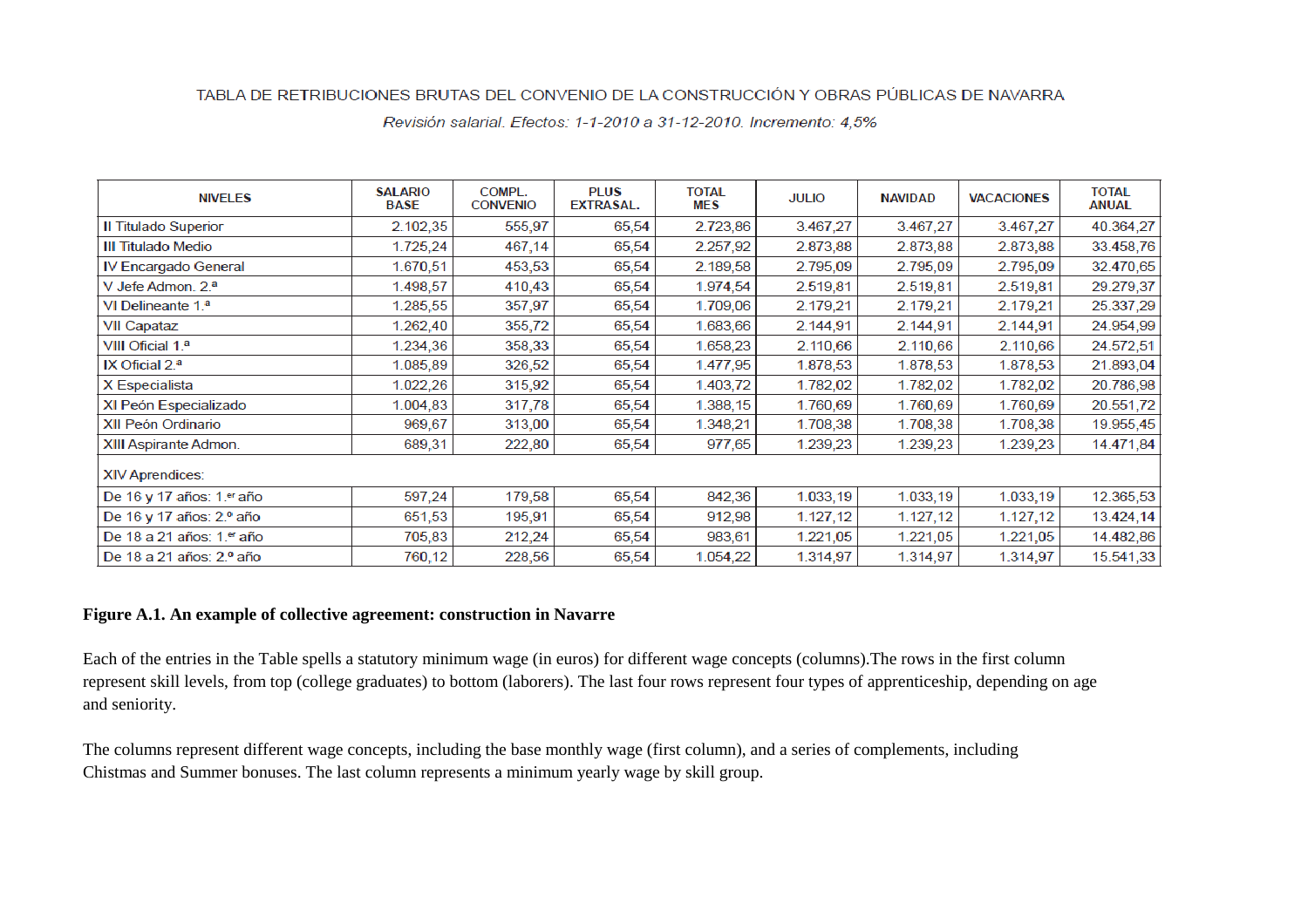

**Figure A.2. The distribution of monthly wages and the statutory minimum wage, by skill level**

The Figure shows the distribution of monthly wages in construction in Madrid for 3 skill levels. The top left chart shows the distribution of wages of laborers, the top right chart shows the distribution of monthly wages of foremen, and the bottom chart that of college graduates in the sector. The red line indicates the minimum compulsoty wage for each group.